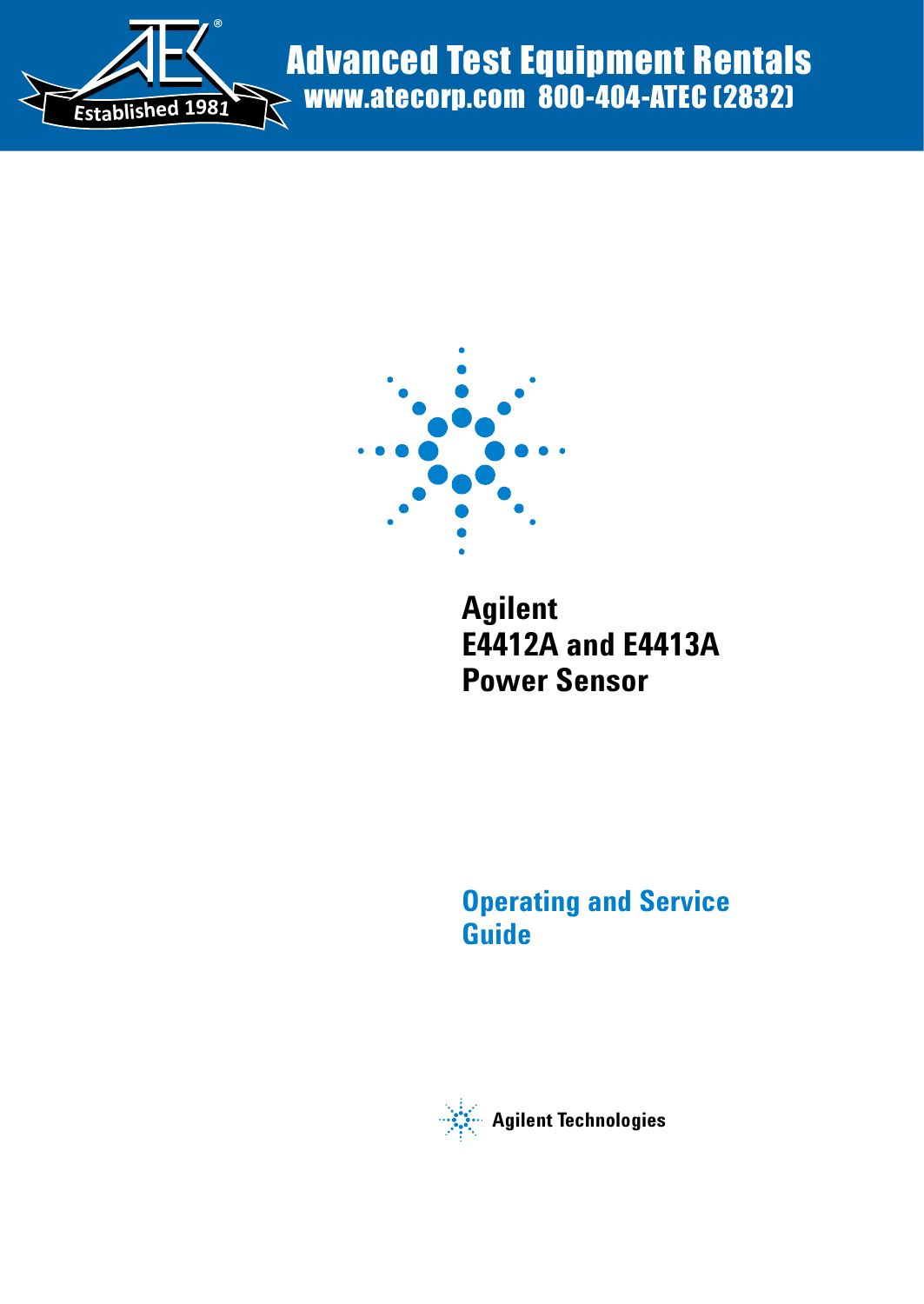# <span id="page-1-0"></span>**Notices**

© Agilent Technologies, Inc. 1999, 2009

No part of this manual may be reproduced in any form or by any means (including electronic storage and retrieval or translation into a foreign language) without prior agreement and written consent from Agilent Technologies, Inc. as governed by United States and international copyright laws.

#### **Manual Part Number**

E4412-90013

#### **Edition**

May 29, 2009

Agilent Technologies, Inc. 5301 Stevens Creek Blvd. Santa Clara, CA 95052 USA

#### **Warranty**

**The material contained in this document is provided "as is," and is subject to being changed, without notice, in future editions. Further, to the maximum extent permitted by applicable law, Agilent disclaims all warranties, either express or implied, with regard to this manual and any information contained herein, including but not limited to the implied warranties of merchantability and fitness for a particular purpose. Agilent shall not be liable for errors or for incidental or consequential damages in connection with the furnishing, use, or performance of this document or of any information contained herein. Should Agilent and the user have a separate written agreement with warranty terms covering the material in this document that conflict with these terms, the warranty terms in the separate agreement shall control.**

#### **Technology Licenses**

The hardware and/or software described in this document are furnished under a license and may be used or copied only in accordance with the terms of such license.

#### **Restricted Rights Legend**

U.S. Government Restricted Rights. Software and technical data rights granted to the federal government include only those rights customarily provided to end user customers. Agilent provides this customary commercial license in Software and technical data pursuant to FAR 12.211 (Technical Data) and 12.212 (Computer Software) and, for the Department of Defense, DFARS 252.227-7015 (Technical Data - Commercial Items) and DFARS 227.7202-3 (Rights in Commercial Computer Software or Computer Software Documentation).

#### **Safety Notices**

## **CAUTION**

A **CAUTION** notice denotes a hazard. It calls attention to an operating procedure, practice, or the like that, if not correctly performed or adhered to, could result in damage to the product or loss of important data. Do not proceed beyond a **CAUTION** notice until the indicated conditions are fully understood and met.

#### **WARNING**

**A WARNING notice denotes a hazard. It calls attention to an operating procedure, practice, or the like that, if not correctly performed or adhered to, could result in personal injury or death. Do not proceed beyond a WARNING notice until the indicated conditions are fully understood and met.**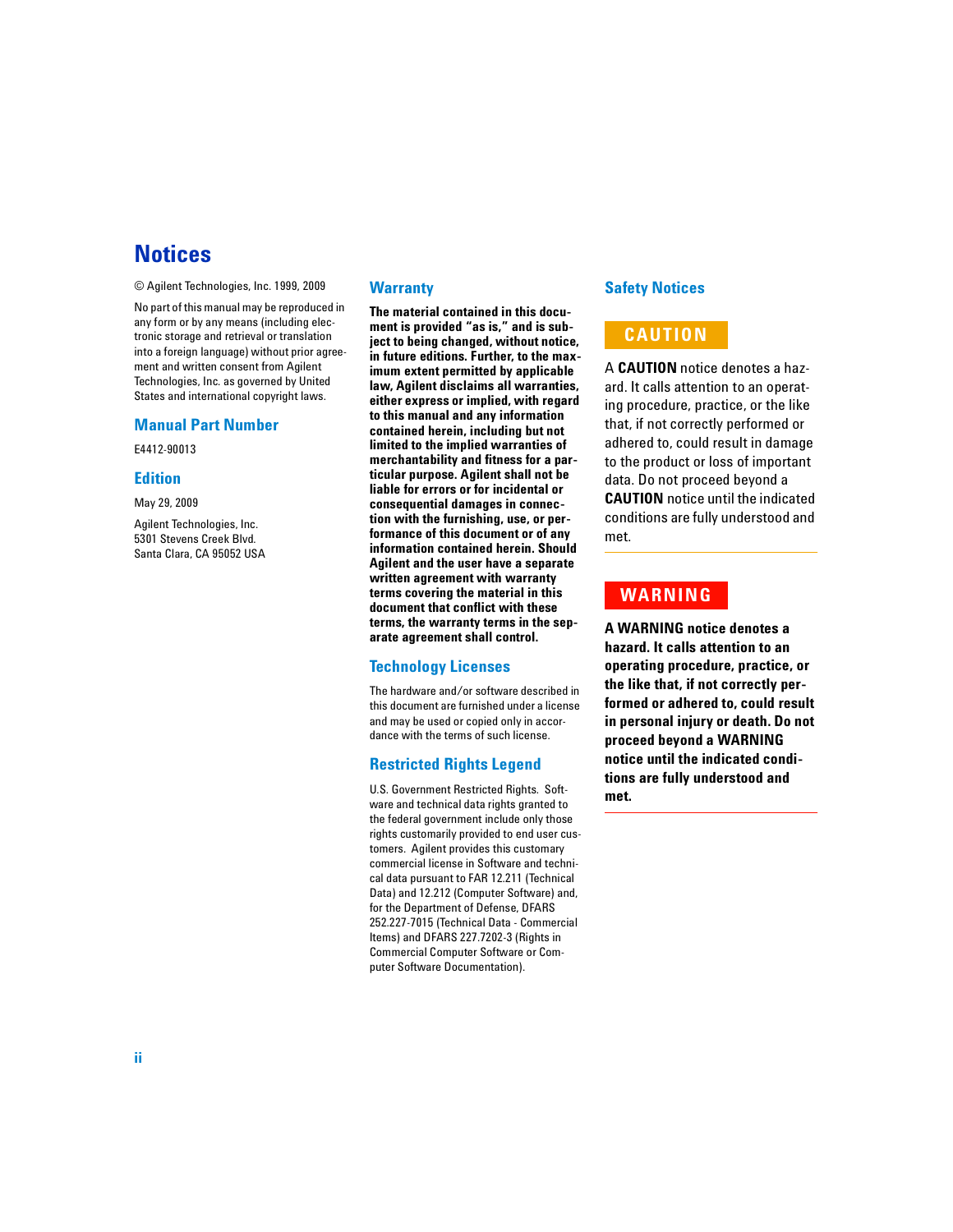# **Certification**

Agilent Technologies certifies that this product met its published specifications at the time of shipment. Agilent further certifies that its calibration measurements are traceable to the United States National Institute of Standard and Technology (formerly National Bureau of Standards), to the extent allowed by that organization's calibration facility, and to the calibration facilities of other International Standards Organization members.

# <span id="page-2-0"></span>**General Warranty**

The material contained in this document is provided "as is," and is subject to being changed, without notice, in future editions. Further, to the maximum extent permitted by applicable law, Agilent disclaims all warranties, either express or implied with regard to this manual and any information contained herein, including but not limited to the implied warranties of merchantability and fitness for a particular purpose. Agilent shall not be liable for errors or for incidental or consequential damages in connection with the furnishing, use, or performance of this document or any information contained herein. Should Agilent and the user have a separate written agreement with warranty terms covering the material in this document that conflict with these terms, the warranty terms in the separate agreement shall control. Duration and conditions of warranty for this product may be superseded when the product is integrated into (becomes a part of) other Agilent products. During the warranty period, Agilent will, at its option, either repair or replace products which prove to be defective. The warranty period begins on the date of delivery or on the date of installation if installed by Agilent.

# <span id="page-2-1"></span>**Warranty Service**

For warranty service or repair, this product must be returned to a service facility designated by Agilent. For products returned to Agilent for warranty service, the Buyer shall prepay shipping charges to Agilent and Agilent shall pay shipping charges to return the product to the Buyer. However, the Buyer shall pay all shipping charges, duties, and taxes for products returned to Agilent from another country.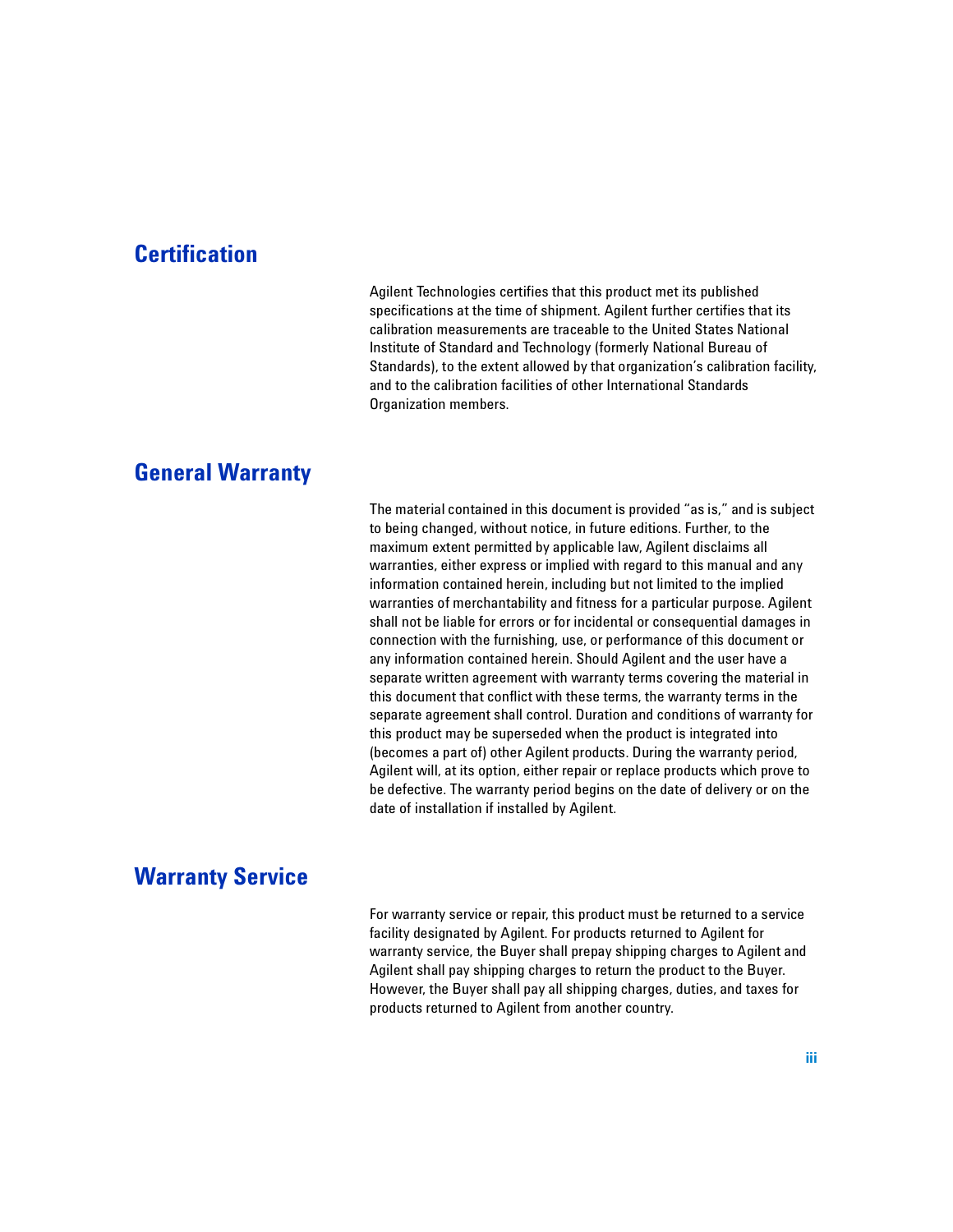# <span id="page-3-0"></span>**Limitation of Warranty**

The foregoing warranty shall not apply to defects resulting from improper or inadequate maintenance by the Buyer, Buyer-supplied products or interfacing, unauthorized modification or misuse, operation outside of the environmental specifications for the product, or improper site preparation or maintenance.

The design and implementation of any circuit on this product is the sole responsibility of the Buyer. Agilent does not warrant the Buyer's circuitry or malfunctions of Agilent products that result from the Buyer's circuitry. In addition, Agilent does not warrant any damage that occurs as a result of the Buyer's circuit or any defects that result from Buyer-supplied products.

To the extent allowed by local law, Agilent makes no other warranty, expressed or implied, whether written or oral with respect to this product and specifically disclaims any implied warranty or condition of merchantability, fitness for a particular purpose or satisfactory quality.

# <span id="page-3-1"></span>**Exclusive Remedies**

To the extent allowed by local law, the remedies provided herein are the Buyer's sole and exclusive remedies. Agilent shall not be liable for any direct, indirect, special, incidental, or consequential damages (including lost profit or data), whether based on warranty, contract, tort, or any other legal theory.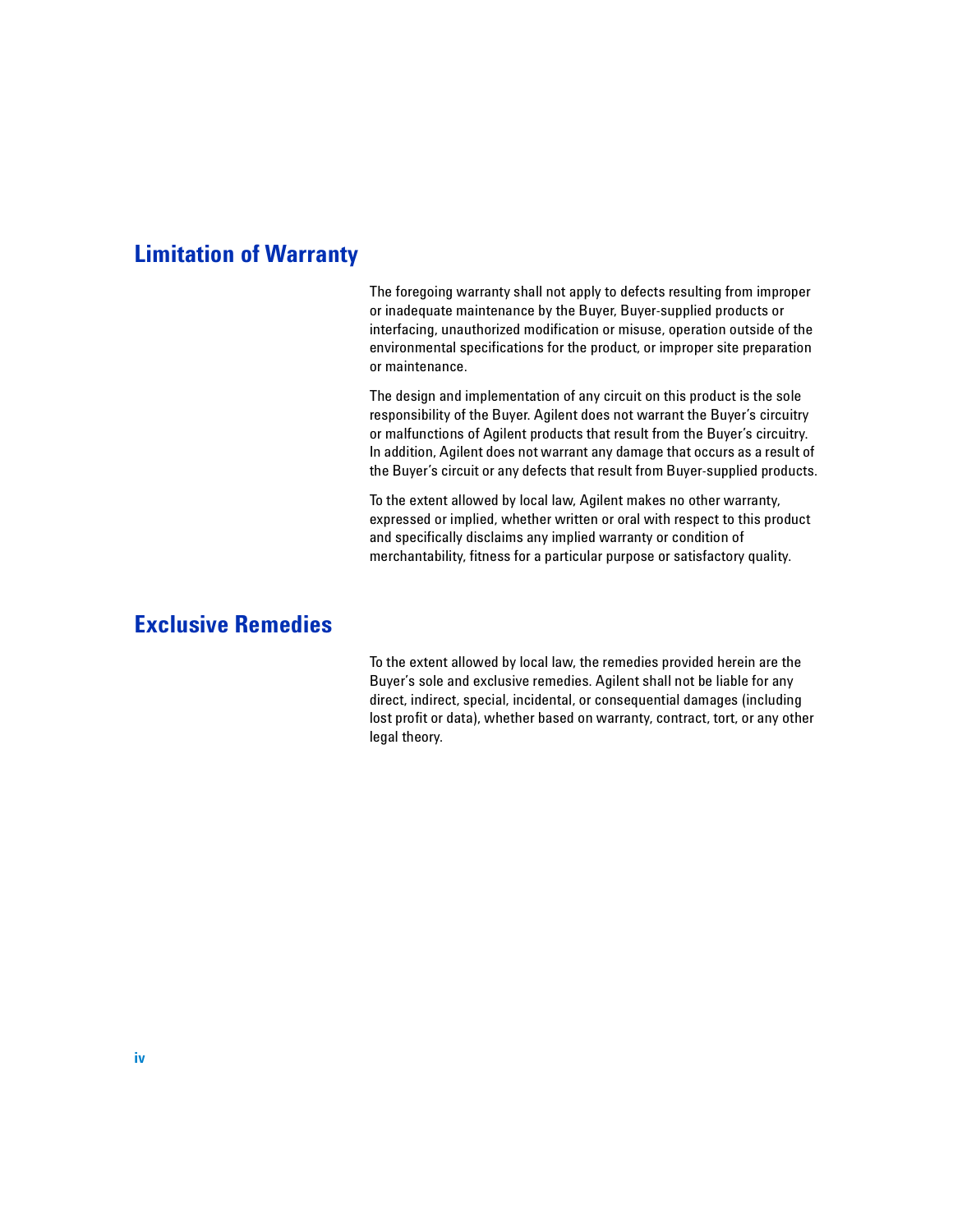# **Restricted Rights Legend**

The Software and Documentation have been developed entirely at private expense. They are delivered and licensed as "commercial computer software" as defined in DFARS 252.227-7013 (Oct 1988), DFARS 252.211-7015 (May 1991), or DFARS 252.227-7014 (Jun 1995), as a "commercial item" as defined in FAR 2.101(a), or as "restricted computer software" as defined in FAR 52.227-19 (Jun 1987) (or any equivalent agency regulation or contract clause), whichever is applicable. You have only those rights provided for such Software and Documentation by the applicable FAR or DFARS clause or the Agilent standard software agreement for the product involved.

# <span id="page-4-0"></span>**Technology Licenses**

The hardware and/or software described in this document are furnished under a license and may be used or copied only in accordance with the terms of such license.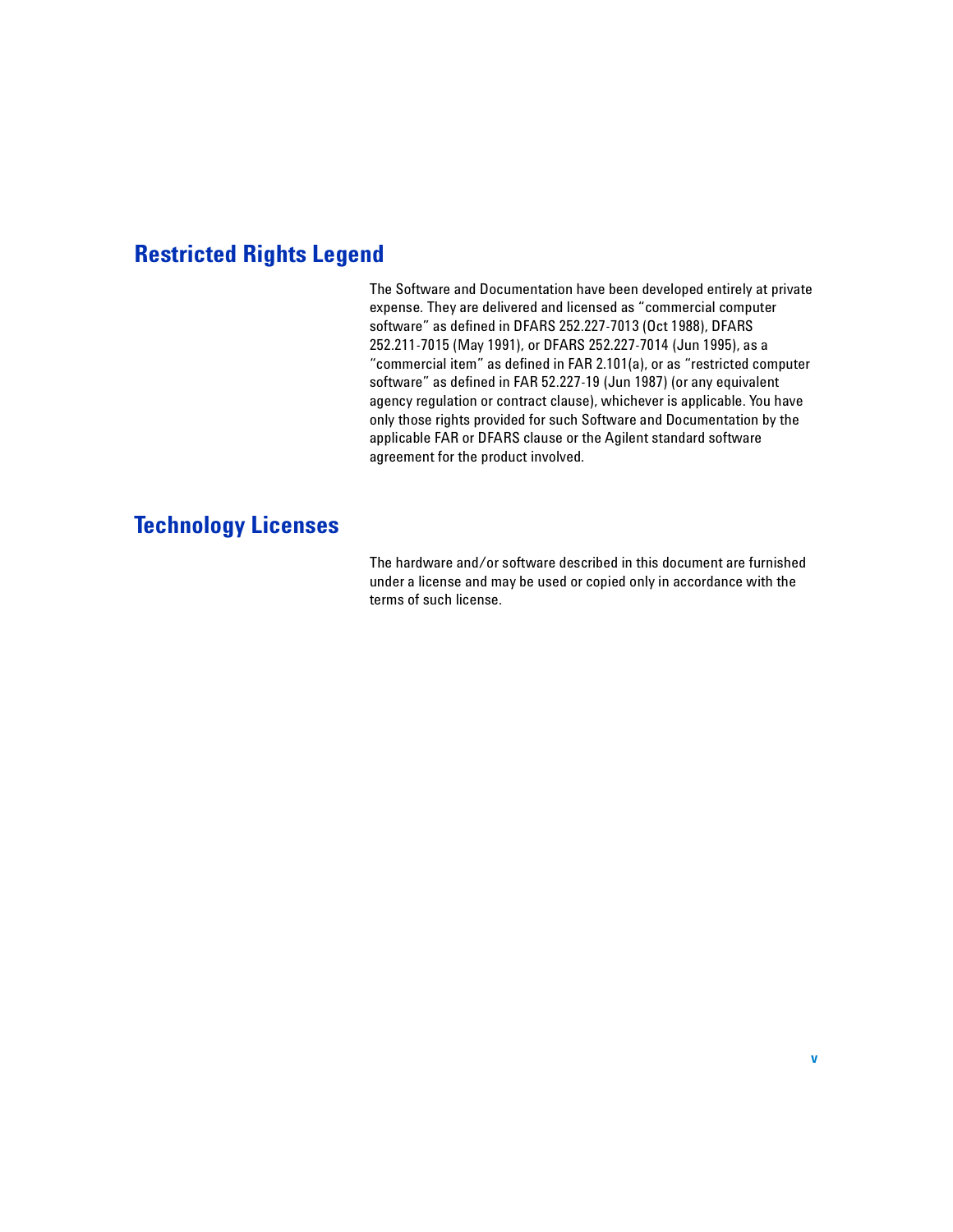# <span id="page-5-0"></span>**Safety Summary**

The following general safety precautions must be observed during all phases of operation of this instrument. Failure to comply with these precautions or with specific warnings elsewhere in this manual violates safety standards of design, manufacture, and intended use of the instrument. Agilent Technologies, Inc. assumes no liability for the customer's failure to comply with these requirements.

# <span id="page-5-1"></span>**Safety Notices**

| <b>WARNING</b> | A WARNING notice denotes a hazard. It calls attention to an operating<br>procedure, practice, or the like that, if not correctly performed or<br>adhered to, could result in personal injury or loss of life. Do not proceed<br>beyond a WARNING notice until the indicated conditions are fully<br>understood and met.                        |
|----------------|------------------------------------------------------------------------------------------------------------------------------------------------------------------------------------------------------------------------------------------------------------------------------------------------------------------------------------------------|
| <b>CAUTION</b> | A <b>CAUTION</b> notice denotes a hazard. It calls attention to an operating<br>procedure, practice, or the like that, if not correctly performed or adhered<br>to, could result in damage to the product or loss of important data. Do not<br>proceed beyond a CAUTION notice until the indicated conditions are fully<br>understood and met. |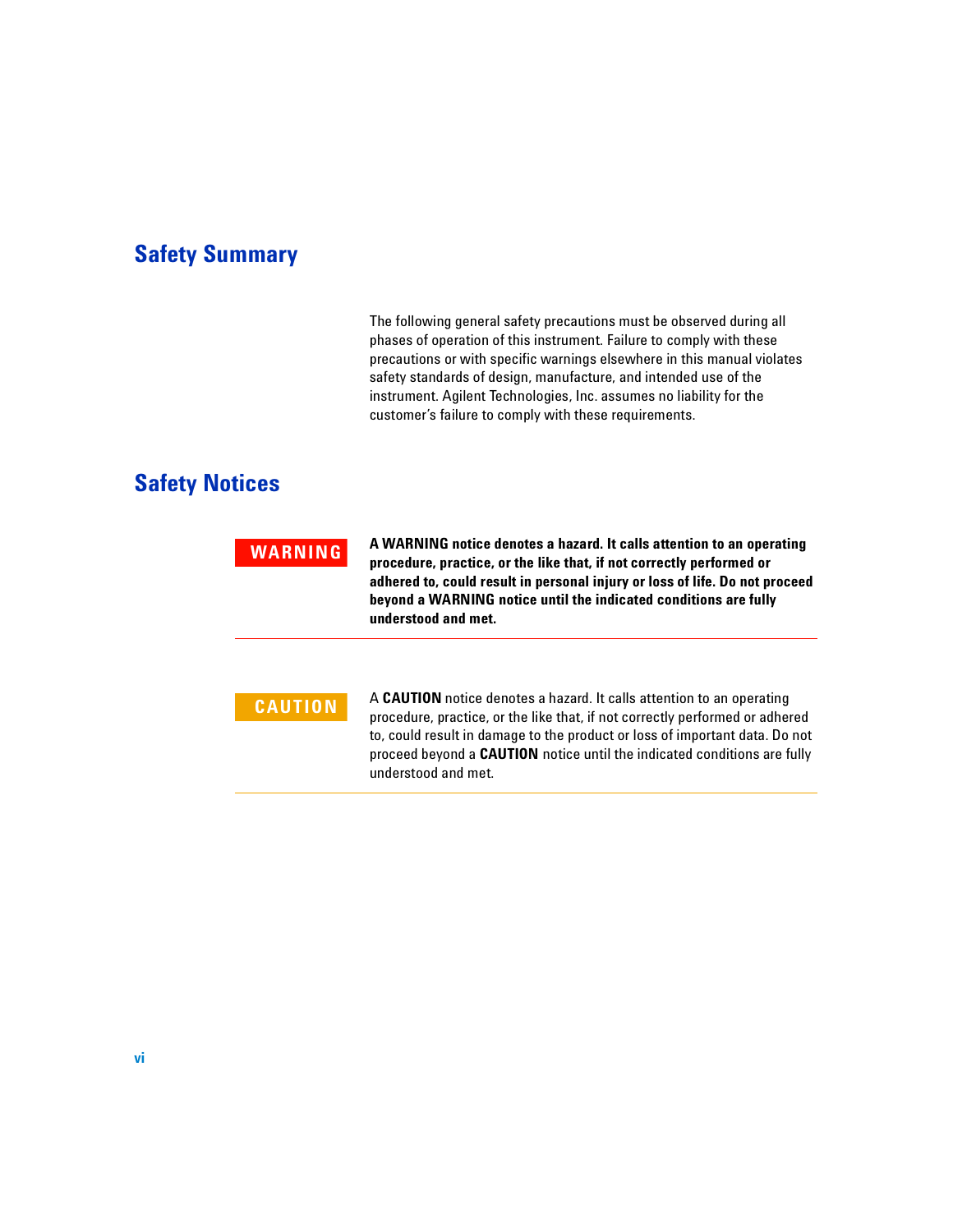# <span id="page-6-0"></span>**Safety Symbols**

The following symbol on the instrument and in the documentation indicates precautions that must be taken to maintain safe operation of the instrument.

|     | Caution, risk of danger.<br>The Instruction Documentation Symbol. The product is marked with this symbol<br>when it is necessary for the user to refer to the instructions in the supplied docu-<br>mentation.                                                                         |
|-----|----------------------------------------------------------------------------------------------------------------------------------------------------------------------------------------------------------------------------------------------------------------------------------------|
| ESD | This symbol indicates that a device, or part of a device, may be susceptible to<br>electrostatic discharges (ESD) which can result in damage to the product.<br>Observe ESD precautions given on the product, or its user documentation, when<br>handling equipment bearing this mark. |
|     | Alternating current (AC).                                                                                                                                                                                                                                                              |
|     | Direct current (DC).                                                                                                                                                                                                                                                                   |
|     | Both direct and alternating current.                                                                                                                                                                                                                                                   |
|     | Three-phase alternating current.                                                                                                                                                                                                                                                       |
|     | Earth (ground) TERMINAL.                                                                                                                                                                                                                                                               |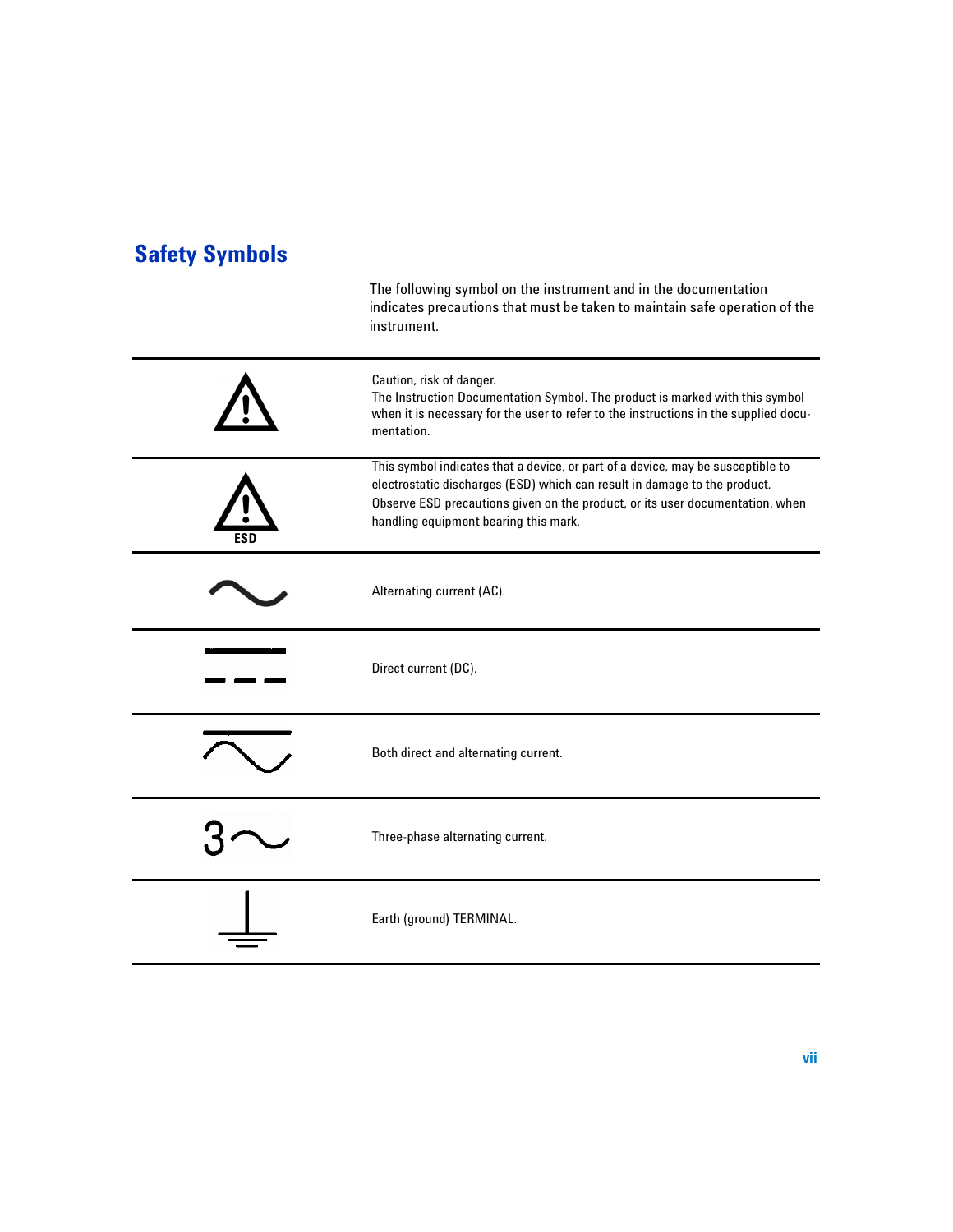| PROTECTIVE CONDUCTOR TERMINAL.                                                   |  |  |
|----------------------------------------------------------------------------------|--|--|
| Frame or chasis TERMINAL.                                                        |  |  |
| Equipotentiality.                                                                |  |  |
| On (Supply).                                                                     |  |  |
| Off (Supply).                                                                    |  |  |
| Equipment protected throughout by DOUBLE INSULATION or<br>REINFORCED INSULATION. |  |  |
| Caution, risk of electric shock.                                                 |  |  |
| Caution, hot surface.                                                            |  |  |
| In position of bi-stable push control.                                           |  |  |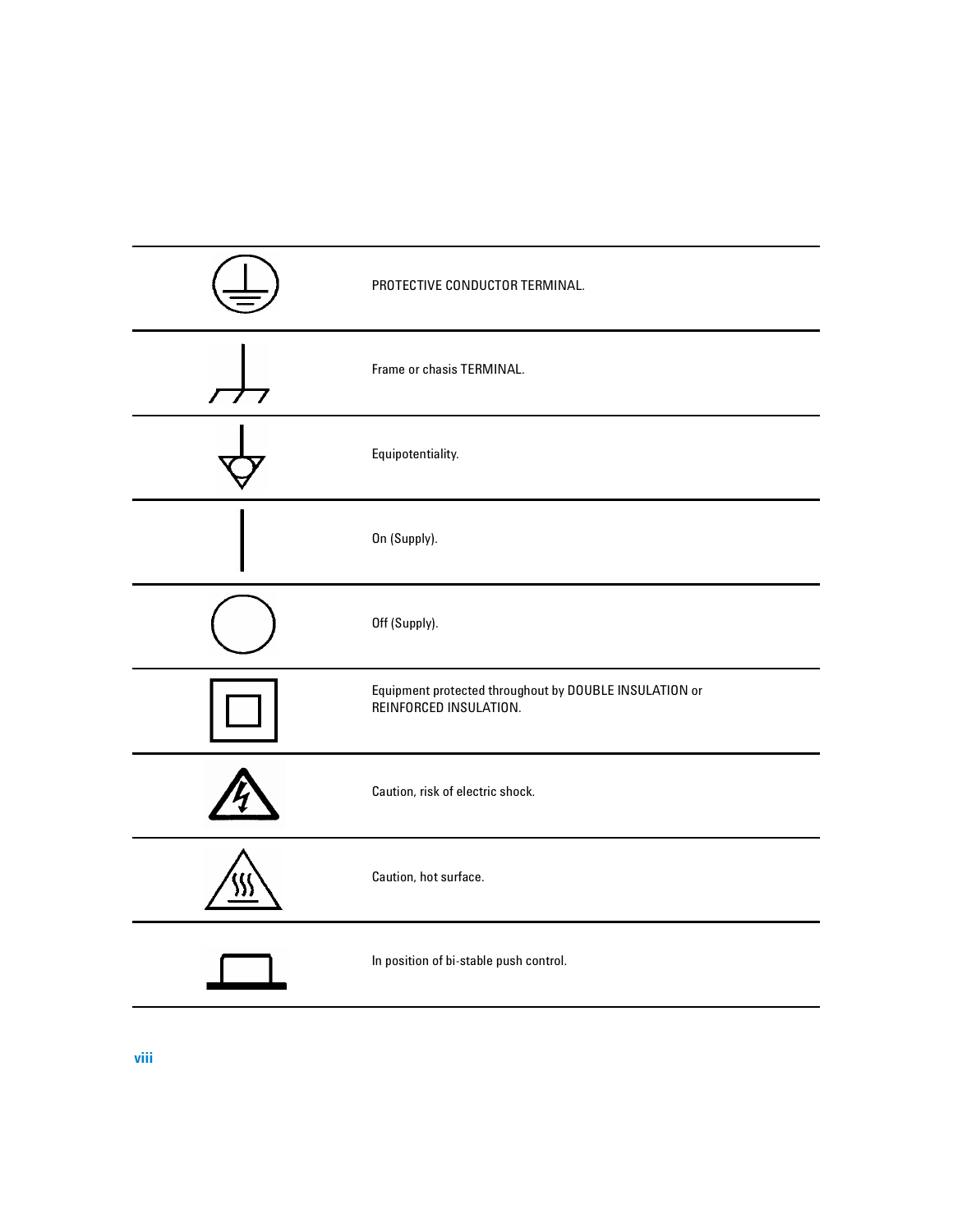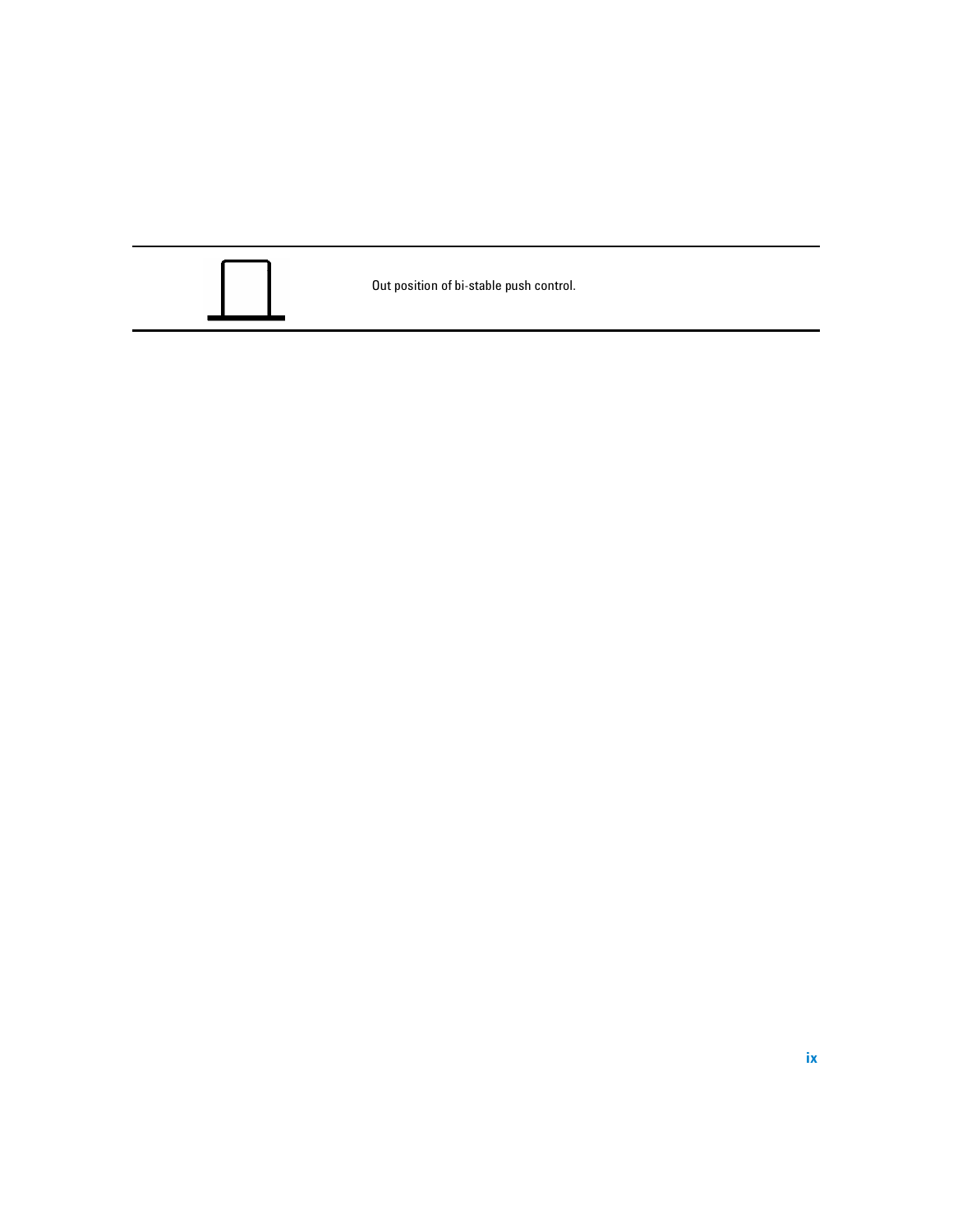# <span id="page-9-0"></span>**Regulatory Markings**

| $ISM$ 1-A               | The CE mark shows that the product complies with all the relevant European legal<br>Directives (if accompanied by a year, it signifies when the design was proven).                                                                |
|-------------------------|------------------------------------------------------------------------------------------------------------------------------------------------------------------------------------------------------------------------------------|
| L<br>N <sub>10149</sub> | The C-tick mark is a registered trademark of the Spectrum management Agency<br>of Australia. This signifies compliance with the Australian EMC Framework regu-<br>lations under the terms of the Radio Communications Act of 1992. |
|                         | This product complies with the WEEE Directive (2002/96/EC) marking equip-<br>ment. The affixed product label indicates that you must not discard this electri-<br>cal/electronic product in domestic household waste.              |
| <b>ICES/NMB - 001</b>   | This ISM device complies with the Canadian ICES-001,<br>Cet appareil ISM est conforme à la norme NMB-001 du Canada.                                                                                                                |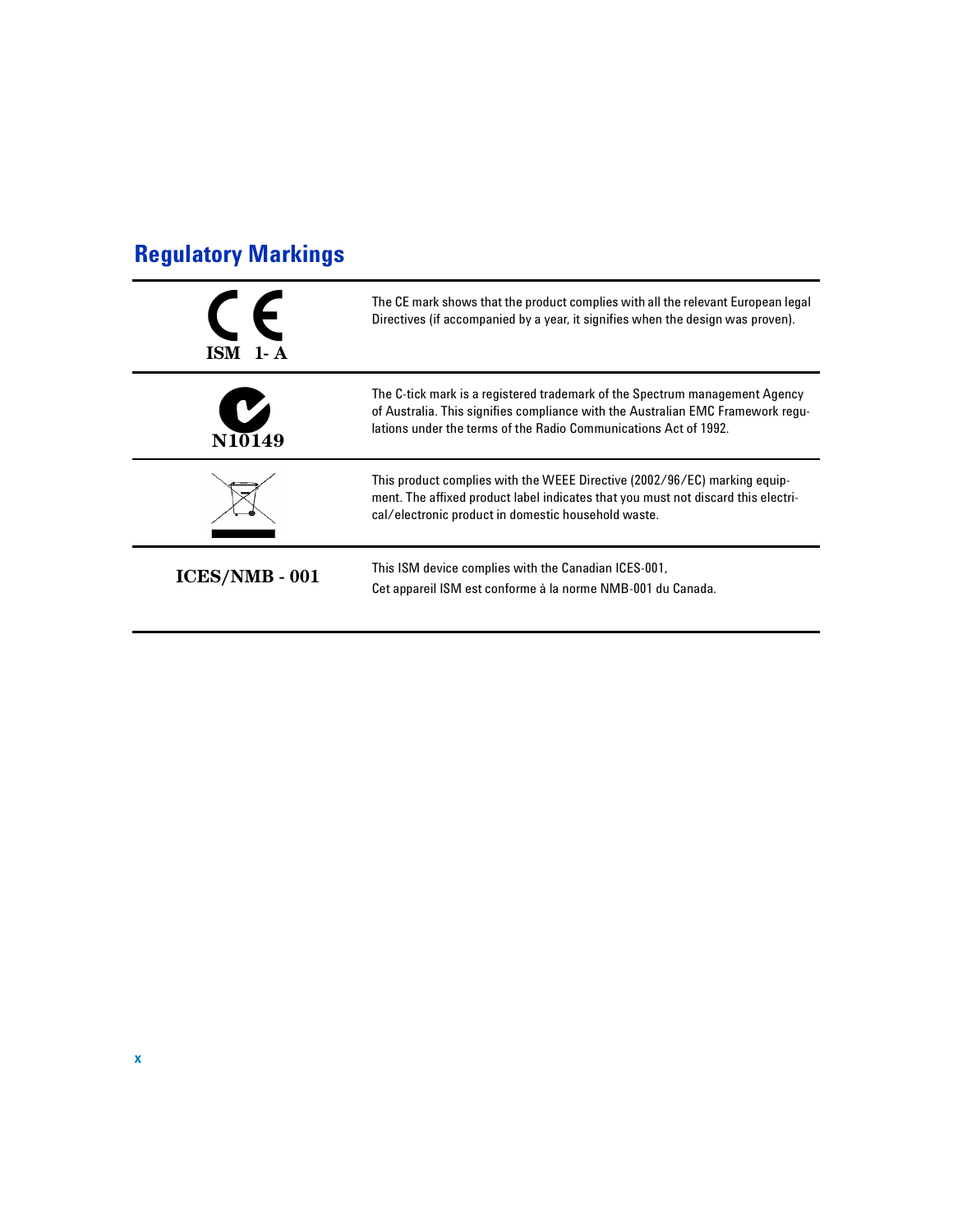# <span id="page-10-0"></span>**General Safety Information**

The following general safety precautions must be observed during all phases of operation, service, and repair of this instrument. Failure to comply with these precautions or with specific warnings elsewhere in this manual violates safety standards of design, manufacture, and intended use of the instrument. Agilent Technologies assumes no liability for the customer's failure to comply with these requirements.

| WARNING        | BEFORE CONNECTING THE POWER SENSOR TO OTHER INSTRUMENTS<br>ensure that all instruments are connected to the protective (earth)<br>ground. Any interruption of the protective earth grounding will cause a<br>potential shock hazard that could result in personal injury.                                                                                                                                  |
|----------------|------------------------------------------------------------------------------------------------------------------------------------------------------------------------------------------------------------------------------------------------------------------------------------------------------------------------------------------------------------------------------------------------------------|
| <b>CAUTION</b> | Use the device with the cables provided<br>Repair or service that is not covered in this manual should only be<br>performed by qualified personnels.                                                                                                                                                                                                                                                       |
| <b>CAUTION</b> | This product is designed for use in Installation category II and Pollution<br>Degree 2.                                                                                                                                                                                                                                                                                                                    |
|                | This instrument has been designed and tested in accordance with IEC<br>$\bullet$<br><b>Publication 248, Safety Requirements for Electronic Measuring</b><br>Apparatus, and has been supplied in a safe condition. The instruction<br>documentation contains information and warnings which must be<br>followed by the user to ensure safe operation and to maintain the<br>instrument in a safe condition. |
|                | Notice for germany: Noise Declaration $L\rho A < 70$ dBm am Arbeitsplatz<br>$\bullet$<br>(operator position) mormaler Betrieb (normal position) nach DIN 45635<br>T.19 (per ISO 7779).                                                                                                                                                                                                                     |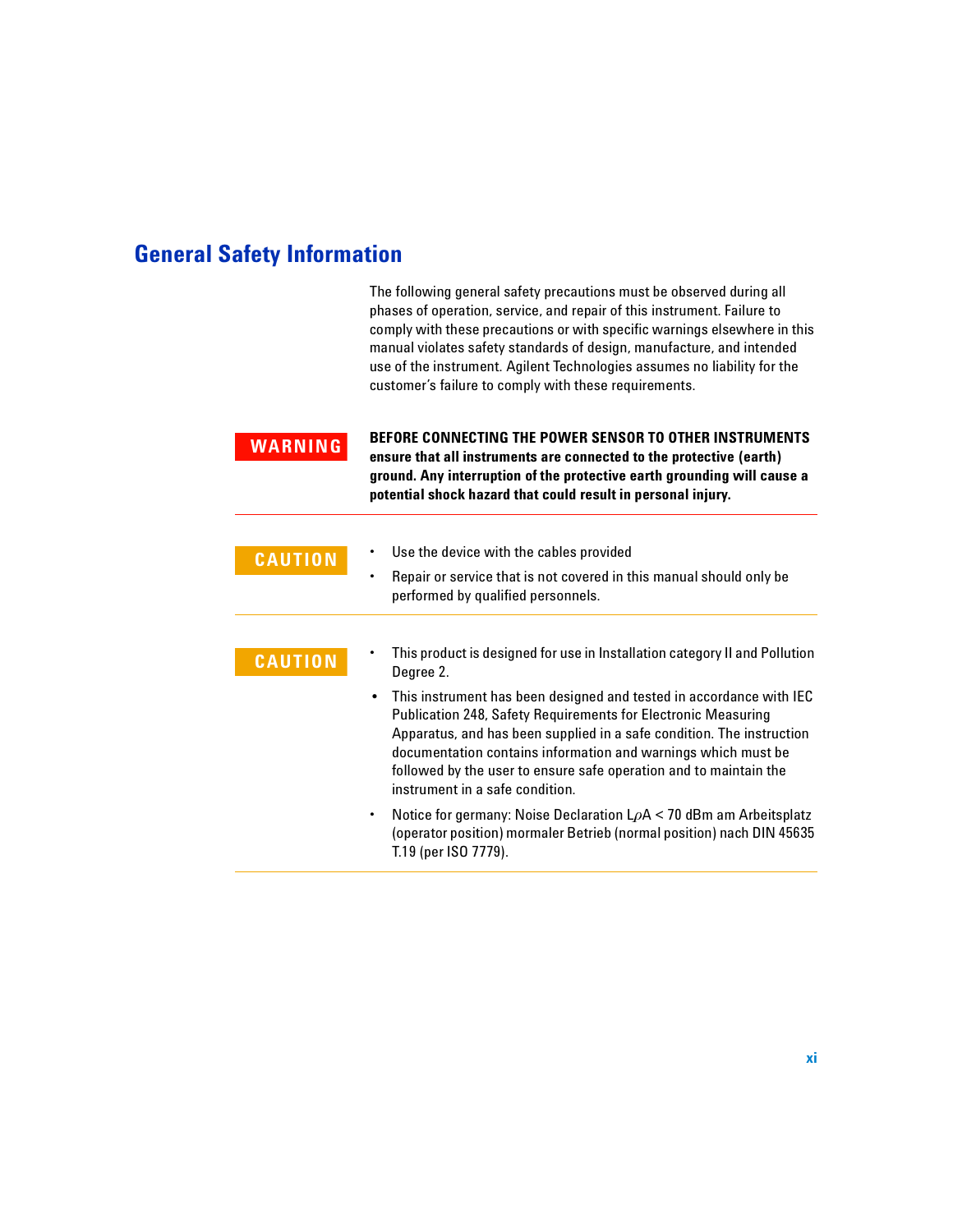# <span id="page-11-0"></span>**In This Guide ...**

- **1 [Operation and Service Guide](#page-16-0)** This chapter contains information about initial inspection, performance tests, specifications, operations, troubleshooting and service of the Agilent E4412A and E4413A power sensors.
- **2 [Appendix](#page-40-0)** This Appendix contains specifications that applies to E4412A and E4413A sensors (formerly EXCP-E18A and ECP-E26A, respectively) with a serial prefix below US3848/MYxxxxxxxx/SGxxxxxxxx.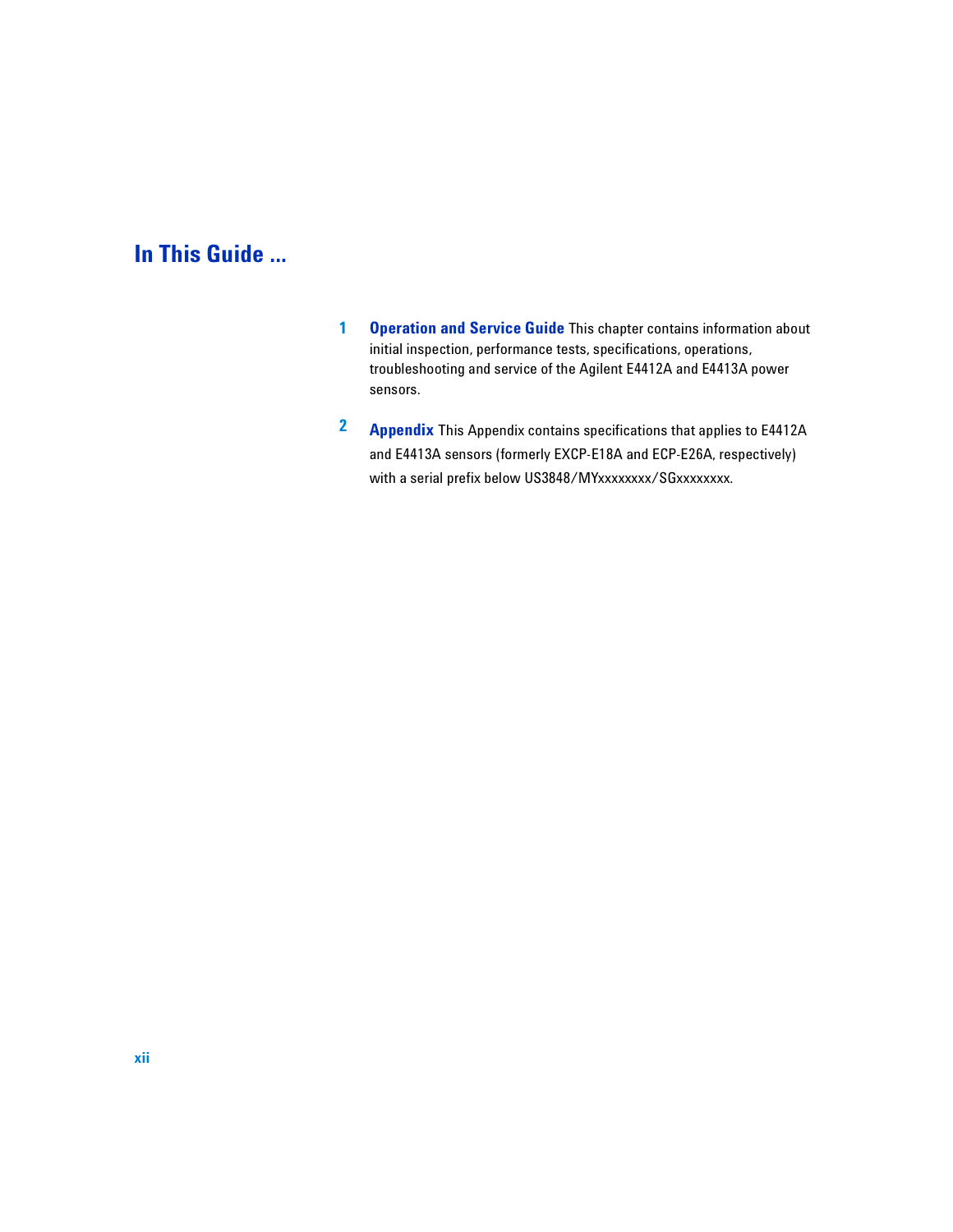# **Contents**

#### [Notices](#page-1-0) ii

[General Warranty](#page-2-0) iii [Warranty Service](#page-2-1) iii [Limitation of Warranty](#page-3-0) iv [Exclusive Remedies](#page-3-1) iv [Technology Licenses](#page-4-0) v [Safety Summary](#page-5-0) vi [Safety Notices](#page-5-1) vi [Safety Symbols](#page-6-0) vii [Regulatory Markings](#page-9-0) x [General Safety Information](#page-10-0) xi [In This Guide ...](#page-11-0) xii

## **[1 Operation and Service Guide](#page-16-0)**

[General Information](#page-18-1) 3 [Performance Test](#page-30-0) 15 [Replaceable Parts](#page-32-0) 17 [Service](#page-35-0) 20 [Warranty](#page-18-0) 3 [Instruments Covered by Manual](#page-18-2) 3 [Description](#page-18-3) 3 [Specifications](#page-19-0) 4 [Calibration Factor \(CF\) and Reflection Coefficient \(Rho\)](#page-23-0) 8 [Installation](#page-26-0) 11 [Interconnections](#page-26-1) 11 [Recommended Calibration Interval](#page-26-2) 11 [Storage and Shipment](#page-27-0) 12 [Operation](#page-27-1) 12 [Power Meter Calibrations](#page-29-0) 14 [Operating Instructions](#page-29-1) 14 [Standing Wave Ratio \(SWR\) and Reflection Coefficient \(Rho\)Performance Test](#page-30-1) 15 [Principles of Operation](#page-35-1) 20 [Troubleshooting](#page-35-2) 20 [Repair of Defective Sensor](#page-36-0) 21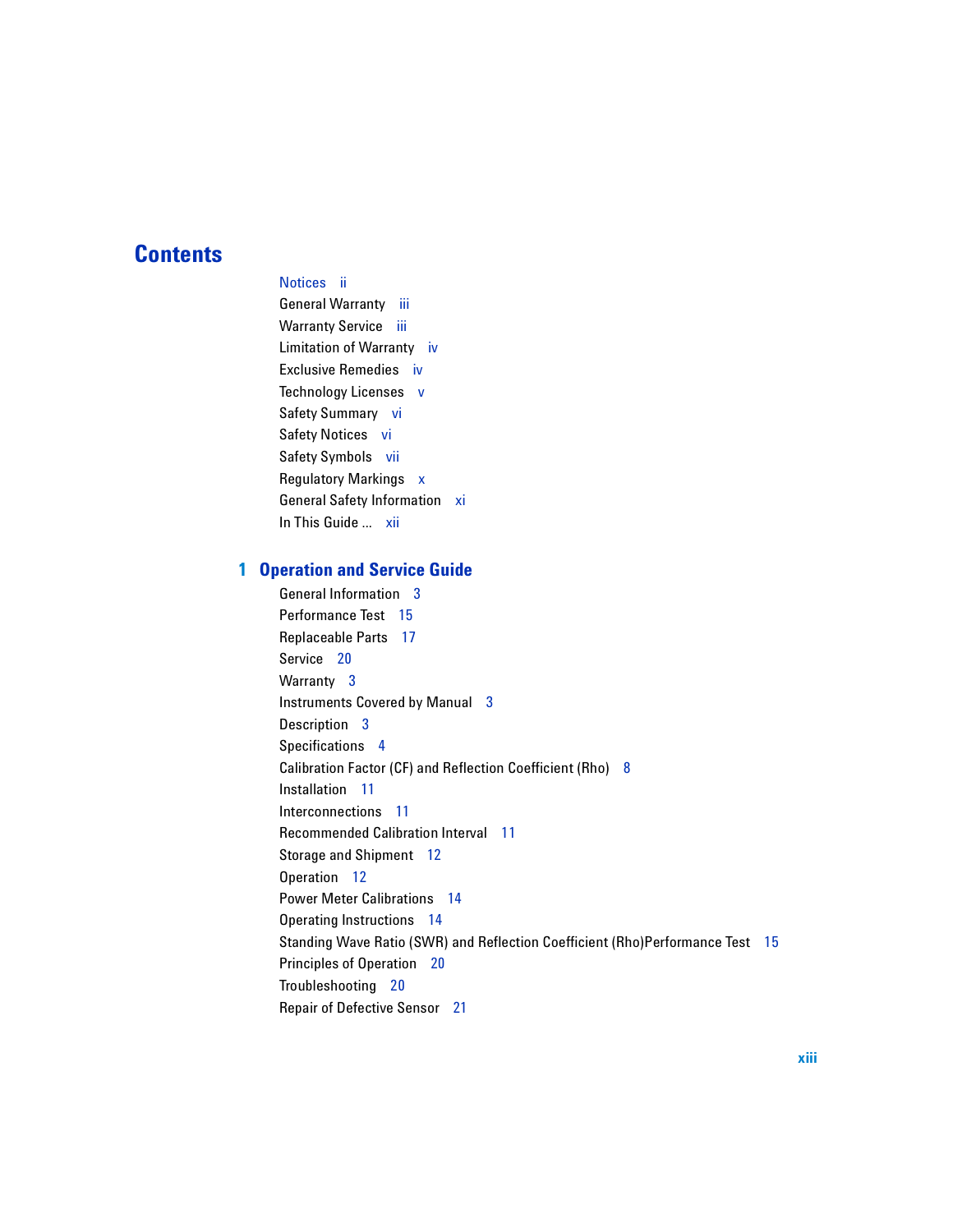[Cleaning](#page-36-1) 21 [Disassembly Procedure](#page-37-0) 22 [Reassembly Procedure](#page-38-0) 23 [Agilent Sales and Service Offices](#page-39-0) 24

## **[A Appendix](#page-40-0)**

[E4412A and E4413A Specifications \(Serial Prefixes Below](#page-41-0)  [US3848/MYxxxxxxxx/SGxxxxxxxx\)](#page-41-0) A-2 [E4412A Calibration Factor Uncertainty at 1 mW \(0 dBm\) \(Serial Prefixes Below](#page-43-0)  [US3848/MYxxxxxxxx/SGxxxxxxxx\)](#page-43-0) A-4 [E4413A Calibration factor Uncertainty at 1 mW \(0 dBm\) \(Serial Prefixes Below](#page-44-0)  US3848/MYxxxxxxx/SGxxxxxxxxx) A-5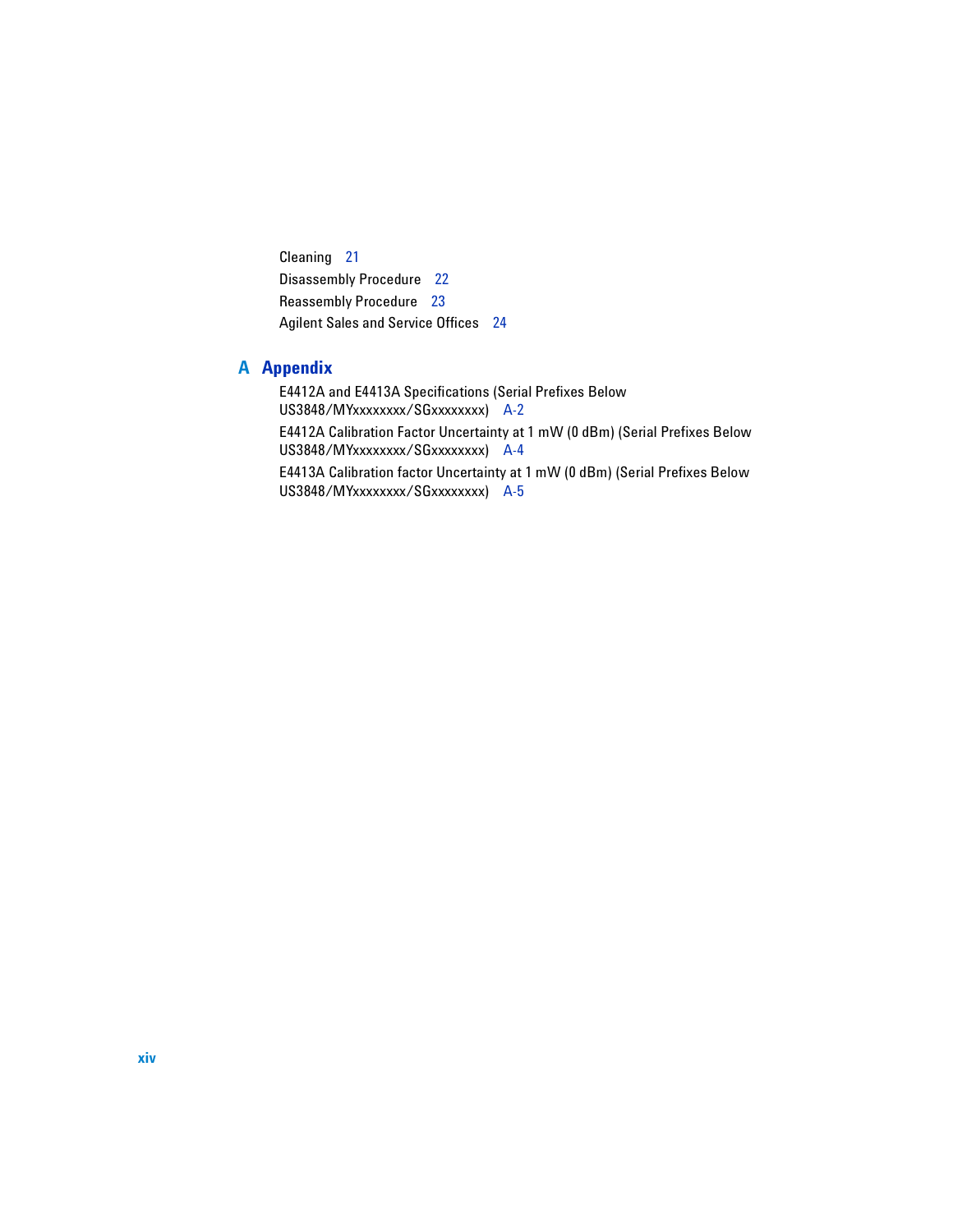# **List of Figures**

[Figure 1 E4412A and E4413A Power Sensors \(Formerly ECP-E18A and EXCP-E26A,](#page-17-0)  [respectively\) 2](#page-17-0) [Figure 2 Relative Mode Power Measurement Linearity with Power Meter/Sensor at](#page-22-0)  [25 ºC \(Typical\) 7](#page-22-0) [Figure 3 N8485A power sensor with adapter 14](#page-29-2) [Figure 4 Illustrated Parts Break down 18](#page-33-0) [Figure 5 Removing Power Sensor Shell 22](#page-37-1)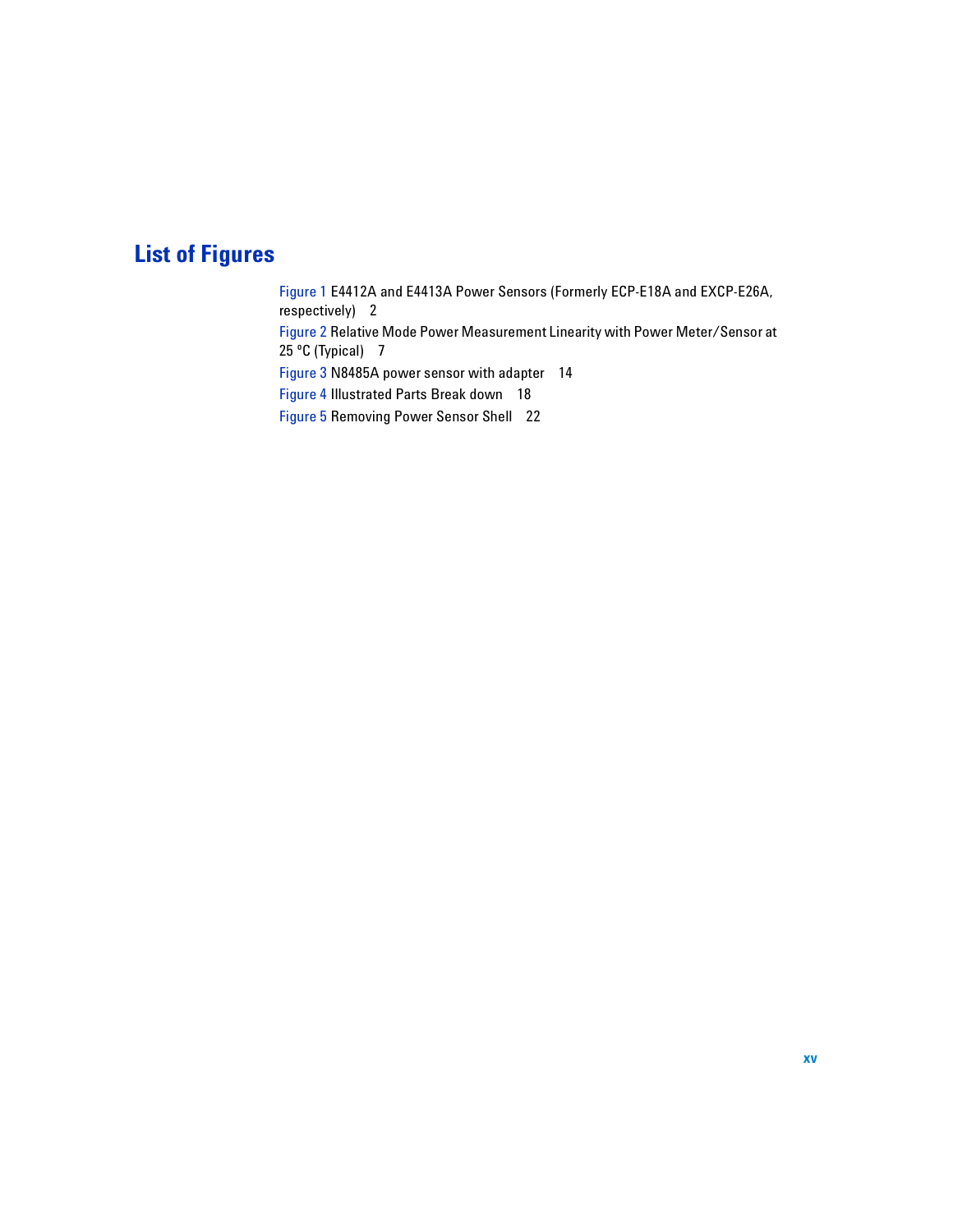# **List of Tables**

[Table 1 E4412A and E4413A Specifications A-5](#page-20-0) [Table 2 E4412A Calibration Factor Uncertainty at 1 mW \(0 dBm\) A-9](#page-24-0) [Table 3 E4413A Calibration Factor Uncertainty at 1 mW \(0 dBm\) A-10](#page-25-0) [Table 4 Power Sensor SWR and Reflection Coefficient for the E4412Aa A-15](#page-30-2) [Table 5 Power Sensor SWR and Reflection Coef ficient for the E4413Aa A-16](#page-31-0) [Table 5 Power Sensor SWR and Reflection Coef ficient for the E4413Aa A-16](#page-31-0) [Table 6 Replaceable Parts A-19](#page-34-0) [Table 7 Agilent Sales and Service Offices A-24](#page-39-1) [Table A-1 E4412A and E4413A Specifications \(Serial Prefixes Below](#page-41-0)  [US3848/MYxxxxxxxx/SGxxxxxxxx\) A-2](#page-41-0) [Table A-2 E4412A Calibration Factor Uncertainty at 1 mW \(0 dBm\) \(Serial Prefixes](#page-43-0)  Below US3848/MYxxxxxxx/SGxxxxxxxx) A-4 [Table A-3 E4413A Calibration factor Uncertainty at 1 mW \(0 dBm\) \(Serial Prefixes](#page-44-0)  Below US3848/MYxxxxxxx/SGxxxxxxxx) A-5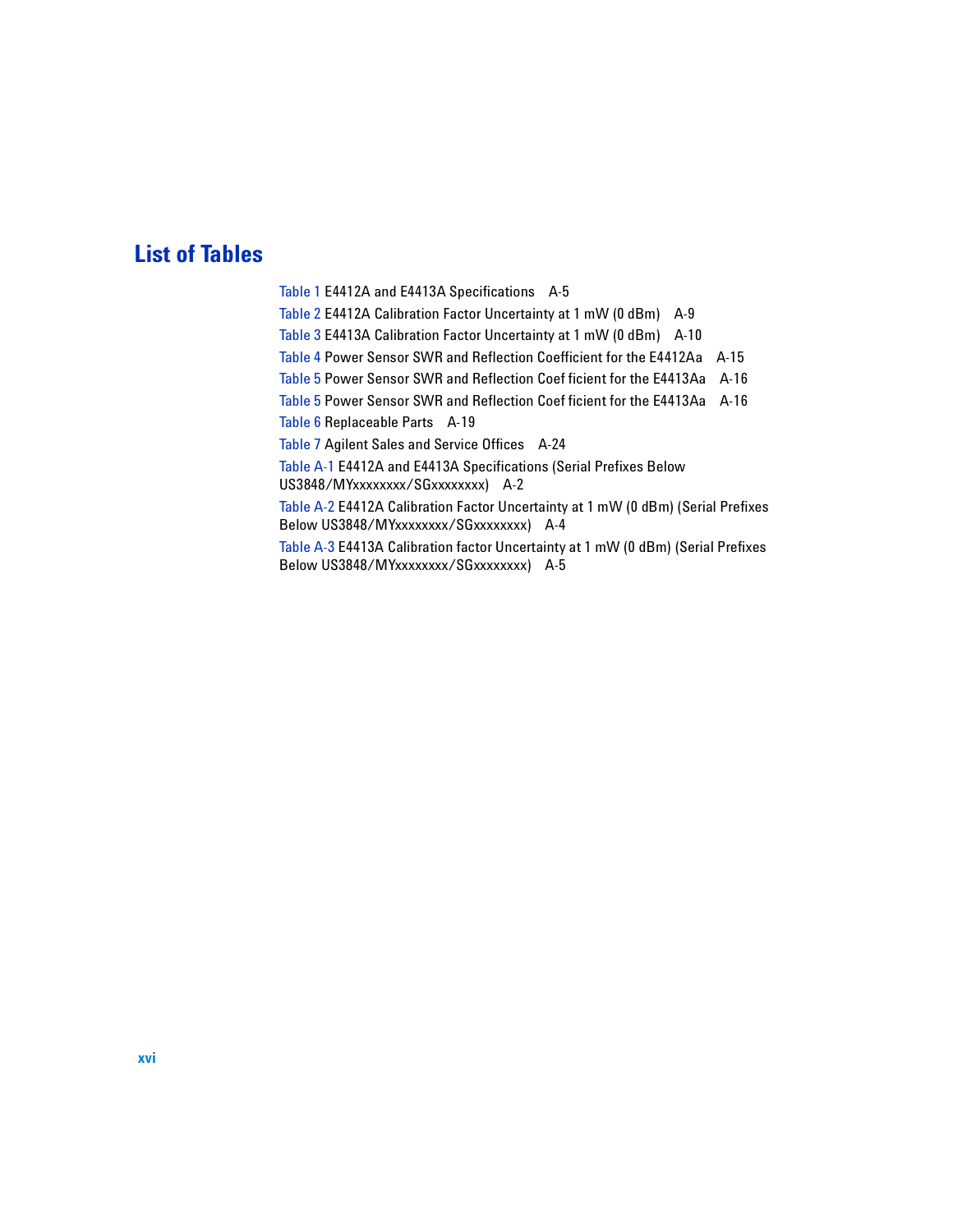

**Agilent E4412A and E4413A Power Sensors Operating and Service Guide**

# <span id="page-16-0"></span>**Operation and Service Guide**

[General Information](#page-18-4) 3 [Performance Test](#page-30-3) 15 [Replaceable Parts](#page-32-1) 17 [Service](#page-35-3) 20

This chapter contains information about initial inspection, performance tests, specifications, operations, troubleshooting and service of the Agilent E4412A and E4413A power sensors.

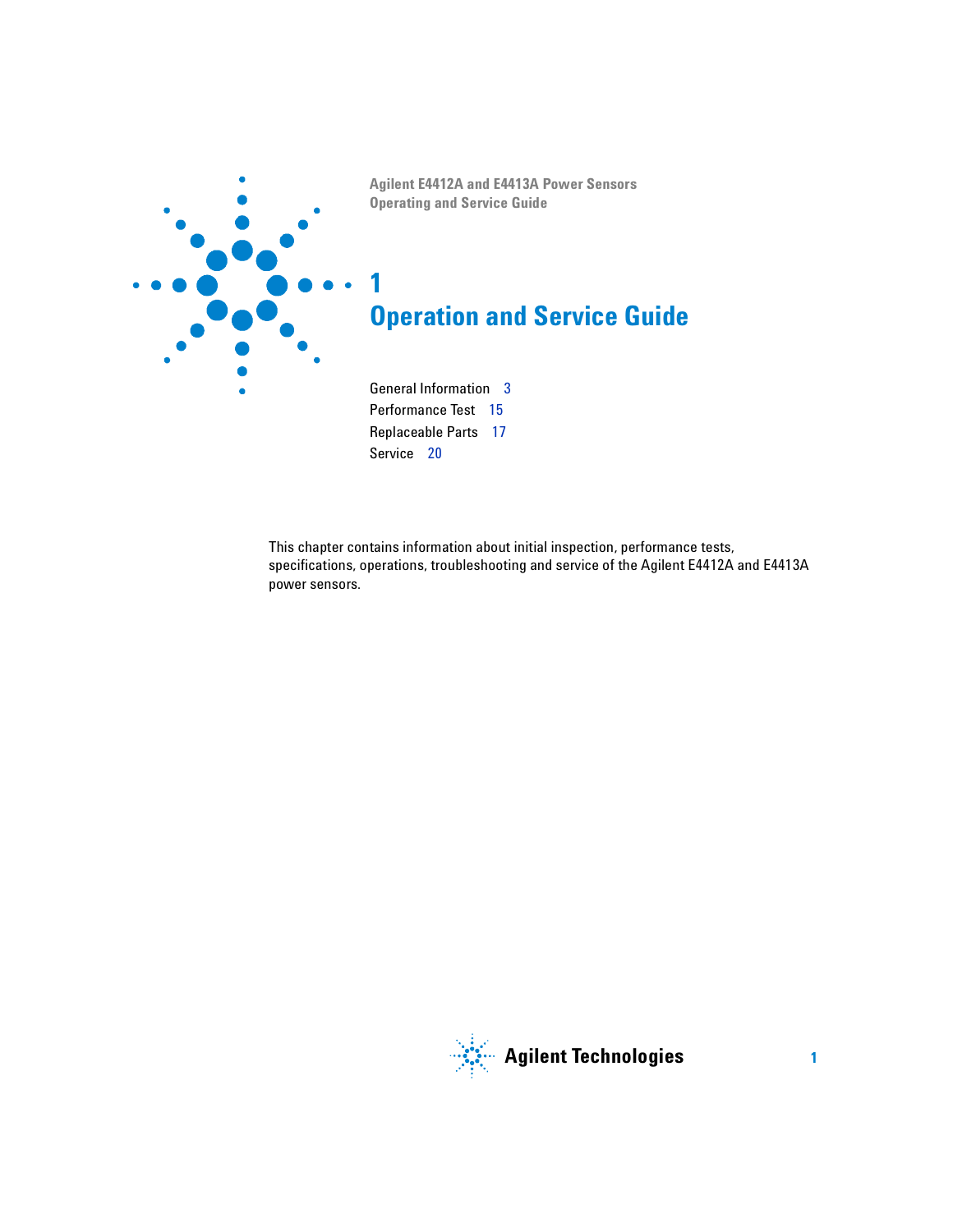

**Figure 1** E4412A and E4413A Power Sensors (Formerly ECP-E18A and EXCP-E26A, respectively)

<span id="page-17-0"></span>**2 Agilent E4412A and E4413A Power Sensors Operating and Service Guide**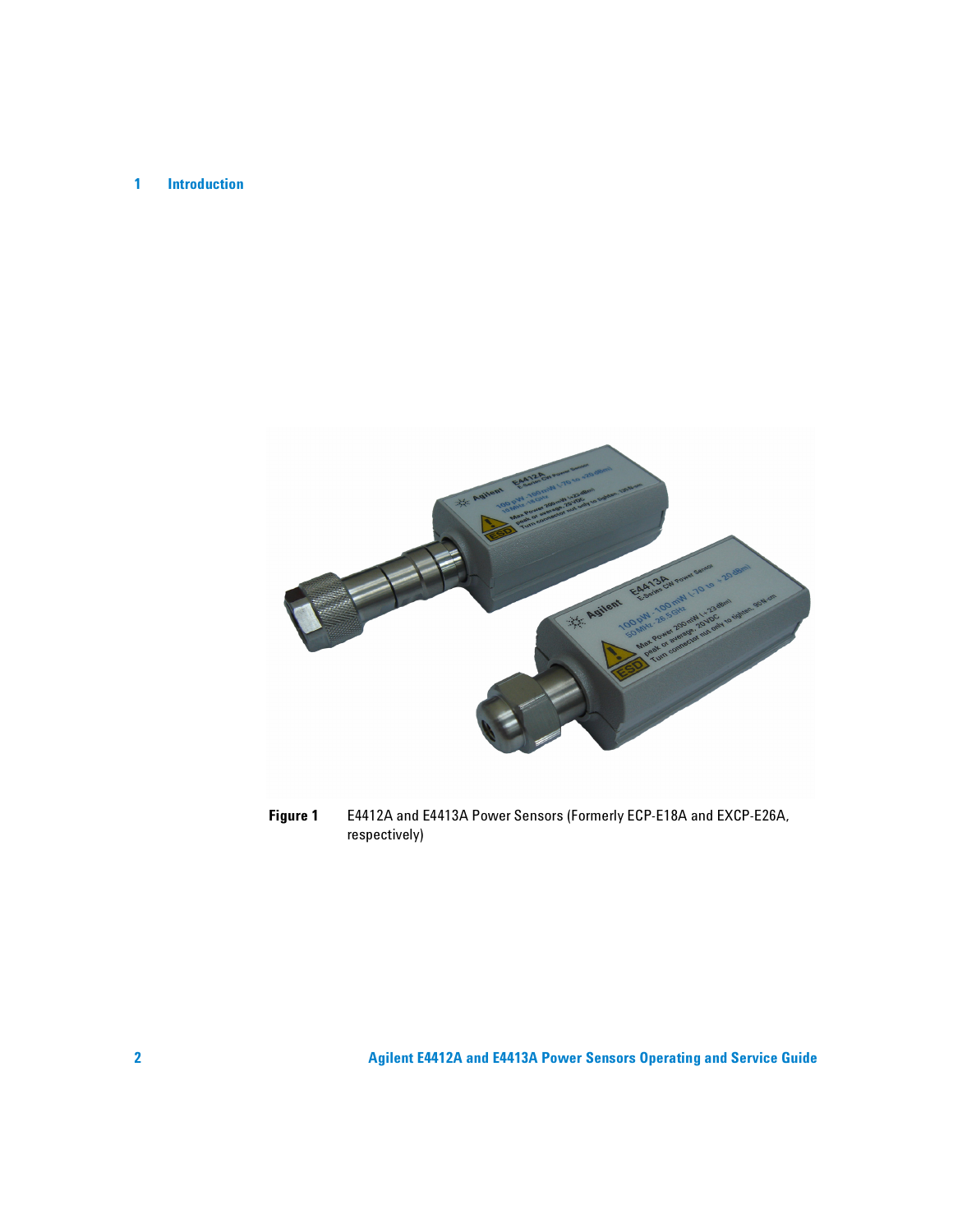# <span id="page-18-4"></span><span id="page-18-1"></span>**General Information**

## <span id="page-18-0"></span>**Warranty**

The power sensors are warranted and certified as indicated on the inside cover of this manual.

# <span id="page-18-2"></span>**Instruments Covered by Manual**

These instruments have a two- part serial number: the prefix (two letters and the first four numbers), and the suffix (the last four numbers). The two letters identify the country in which the unit was manufactured. The four numbers of the prefix are a code identifying the date of the last major design change incorporated in your Agilent Technologies product. The four- digit suffix is a sequential number and, coupled with the prefix, provides a unique identification for each unit produced. The contents of this manual apply directly to all serial numbers unless otherwise indicated.

# <span id="page-18-3"></span>**Description**

The E4412A and E4413A power sensors are diode power sensors. They are intended for measurement of CW microwave power levels in a wide dynamic range from - 70 dBm to +20 dBm (100 pW to 100 mW). The E4412A measures at frequencies from 10 MHz to 18.0 GHz. The E4413A measures at frequencies from 50 MHz to 26.5 GHz. These are high- speed power sensors, and do not incorporate narrow- bandwidth averaging used in average- power sensors. Signals with digital, pulse, or other forms of amplitude modulation may introduce measurement errors. Multi- tone signals (containing multiple frequency components), or signals with significant harmonic content (> - 45 dBc) may introduce measurement errors at high power levels. (Specifications for the power sensors are in [Table 1](#page-20-1)).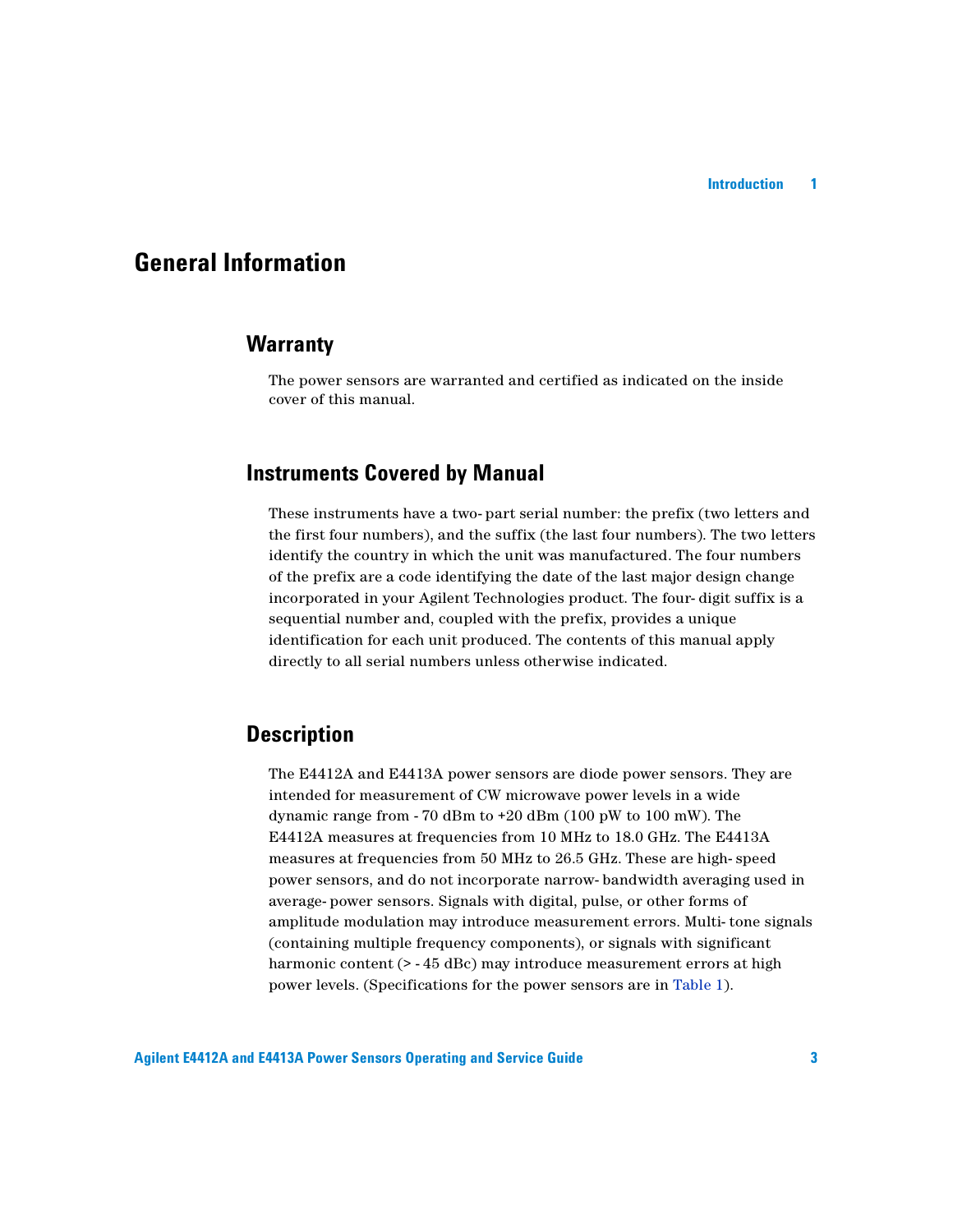These power sensors measure CW power, displayed on a compatible power meter in logarithmic (dBm or dB) or linear (Watts or %) measurement units. The E4413A is shipped with a 3.5- mm to Type- N adapter, part number 08485- 60005.

**NOTE** The E4412A and E4413A power sensors are compatible ONLY with the newer E44XX-Series<br>
NOTE TABLE 2019A power meters. They are NOT compatible with the earlier 430-Series, E1416A, or 70100A power meters.

**NOTE** The E4412A and E4413A power sensors are extremely static- sensitive. Do not open the power sensor unless you and the power sensor are at a static-free workstation.

# <span id="page-19-0"></span>**Specifications**

The specifications listed in [Table 1](#page-20-1) are the performance standards or limits against which the power sensor may be tested. These specifications are valid ONLY after proper calibration of the power meter. Refer to the *Calibration Procedure Using Agilent E- Series Power Sensors* in the E4418A or the *Agilent E4419A Power Meter User's Guide*.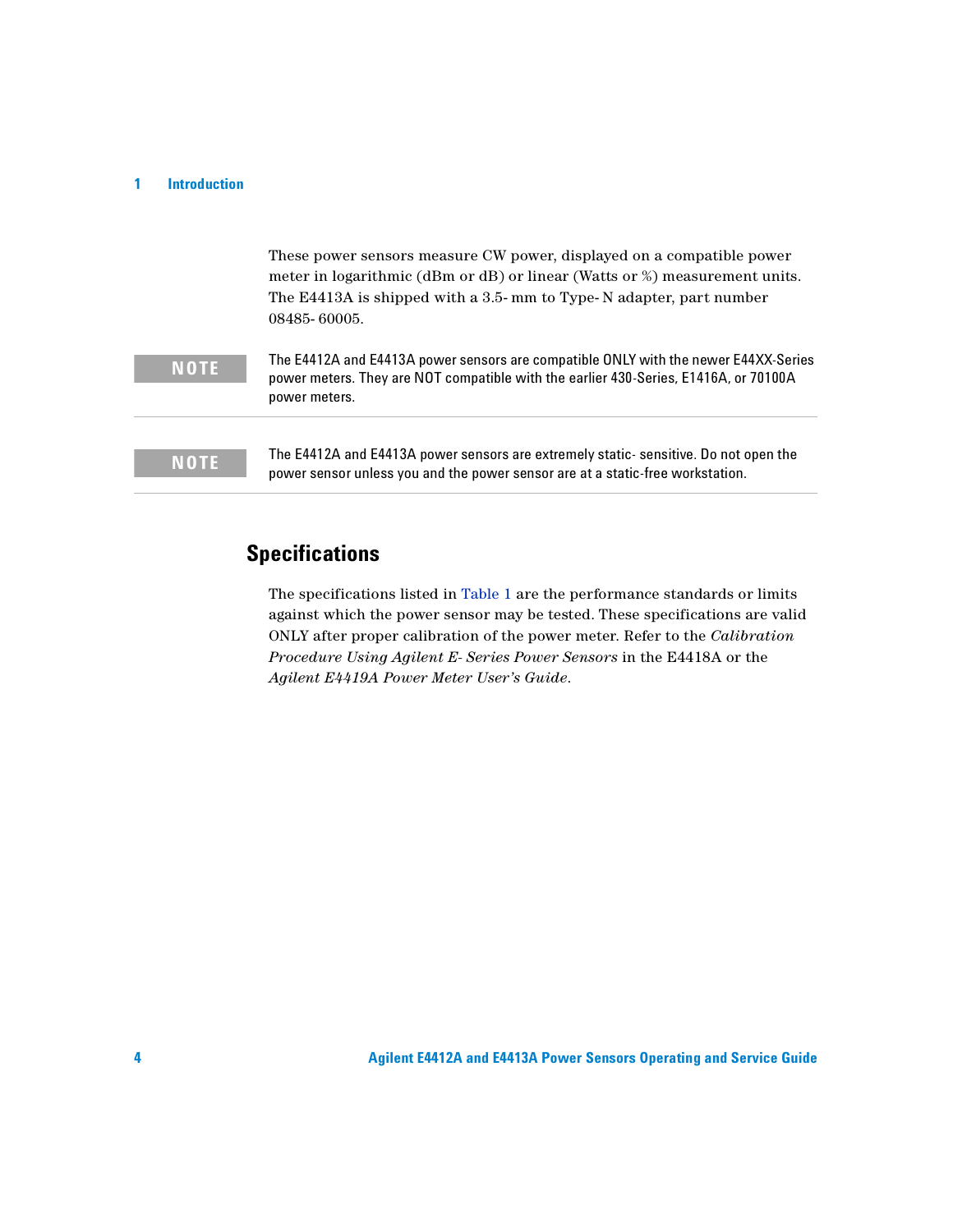|                                                                                     | <b>Limit</b>                                           |       | <b>Comments</b>         |
|-------------------------------------------------------------------------------------|--------------------------------------------------------|-------|-------------------------|
| <b>Frequency Range</b>                                                              | E4412A: 10 MHz to 18 GHz<br>E4413A: 50 MHz to 26.5 GHz |       |                         |
| <b>Power Range</b>                                                                  | $-70$ dBm to $+20$ dBm (100 pW to<br>100 mW)           |       |                         |
| Impedance                                                                           | 50 ohm                                                 |       | nominal                 |
| <b>Connector Type</b>                                                               | E4412A: Type-N (male)<br>E4413A: 3.5 mm (male)         |       |                         |
| <b>Maximum Standing Wave Ratio</b><br>(SWR) and Reflection Coefficient<br>$(Rho)^b$ | <b>SWR</b>                                             | Rho   | <b>Return Loss (dB)</b> |
| E4412A                                                                              |                                                        |       |                         |
| 10 MHz to <30 MHz                                                                   | 1.22                                                   | 0.099 | 20.08                   |
| $30$ MHz to $<$ 2 GHz                                                               | 1.15                                                   | 0.070 | 23.13                   |
| 2 $GHz$ to $< 6$ $GHz$                                                              | 1.17                                                   | 0.078 | 22.12                   |
| $6 GHz$ to $<$ 11 GHz                                                               | 1.20                                                   | 0.091 | 20.82                   |
| 11 GHz to <18 GHz                                                                   | 1.27                                                   | 0.119 | 18.42                   |
| E4413A                                                                              |                                                        |       |                         |
| 50 MHz to <100 MHz                                                                  | 1.21                                                   | 0.095 | 20.45                   |
| 100 MHz to $< 8$ GHz                                                                | 1.19                                                   | 0.087 | 21.23                   |
| 8 GHz to <18 GHz                                                                    | 1.21                                                   | 0.095 | 20.45                   |
| 18 GHz to 26.5 GHz                                                                  | 1.26                                                   | 0.115 | 18.79                   |
| <b>Maximum Power</b><br>200 mW peak (+23 dBm)<br>200 mW average (+23 dBm)           |                                                        |       |                         |
| <b>AC Coupled Input</b>                                                             | max: 20 VDC                                            |       |                         |
| <b>Zero Set</b>                                                                     | ±50pW                                                  |       |                         |

### <span id="page-20-1"></span><span id="page-20-0"></span>**Table 1** E4412A and E4413A Specifications

**Agilent E4412A and E4413A Power Sensors Operating and Service Guide 5**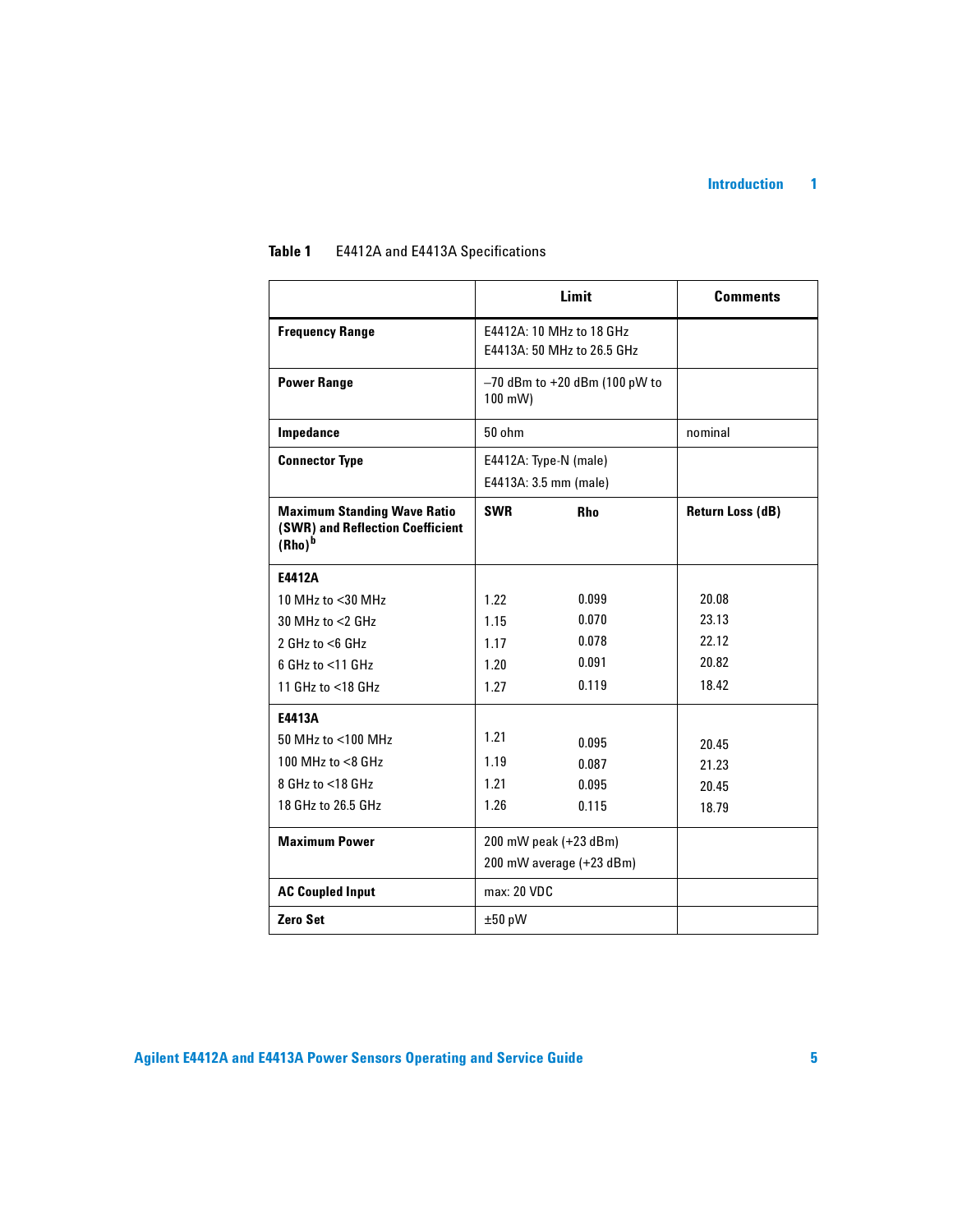|                               | <b>Limit</b>                                           |                                          | <b>Comments</b>                                           |
|-------------------------------|--------------------------------------------------------|------------------------------------------|-----------------------------------------------------------|
| Power Linearity <sup>ab</sup> | $25 \pm 5^{\circ}$ C                                   | 0 to $55^{\circ}$ C                      | (After calibration at 0<br>dBm at ambient<br>temperature) |
| 100 pW to 10 mW               | $+3%$                                                  | ±7%                                      | $-70$ dBm to $+10$ dBm                                    |
| 10 mW to 100 mW               | ±4.5%                                                  | ±10%                                     | $+10$ dBm to $+20$ dBm                                    |
| <b>Operating Temperature</b>  | 0 to $55^{\circ}$ C                                    |                                          |                                                           |
| <b>Net Weight</b>             |                                                        |                                          |                                                           |
| E4412A                        | 0.47 kg (1.04 lb)                                      |                                          |                                                           |
| E4413A                        | $0.45$ kg $(1.00$ lb)                                  |                                          |                                                           |
| <b>Dimensions</b>             |                                                        |                                          |                                                           |
| E4412A                        |                                                        | <b>Length:</b> 130 mm $(5.1 \text{ in})$ |                                                           |
| E4413A                        | <b>Length:</b> $102 \, \text{mm}$ $(4.0 \, \text{in})$ |                                          |                                                           |
|                               | <b>Width:</b> 38 mm (1.5 in)                           |                                          | Same for both models                                      |
|                               | Height: 30 mm (1.2 in)                                 |                                          | Same for both models                                      |

a. Limits are in percent of power in Watts. See [Figure 2](#page-22-1) for relative power measurement.

b. Specifications apply to instruments with serial prefix US3848/MYxxxxxxxx/SGxxxxxxxx and above. For earlier instruments, refer to Appendix A.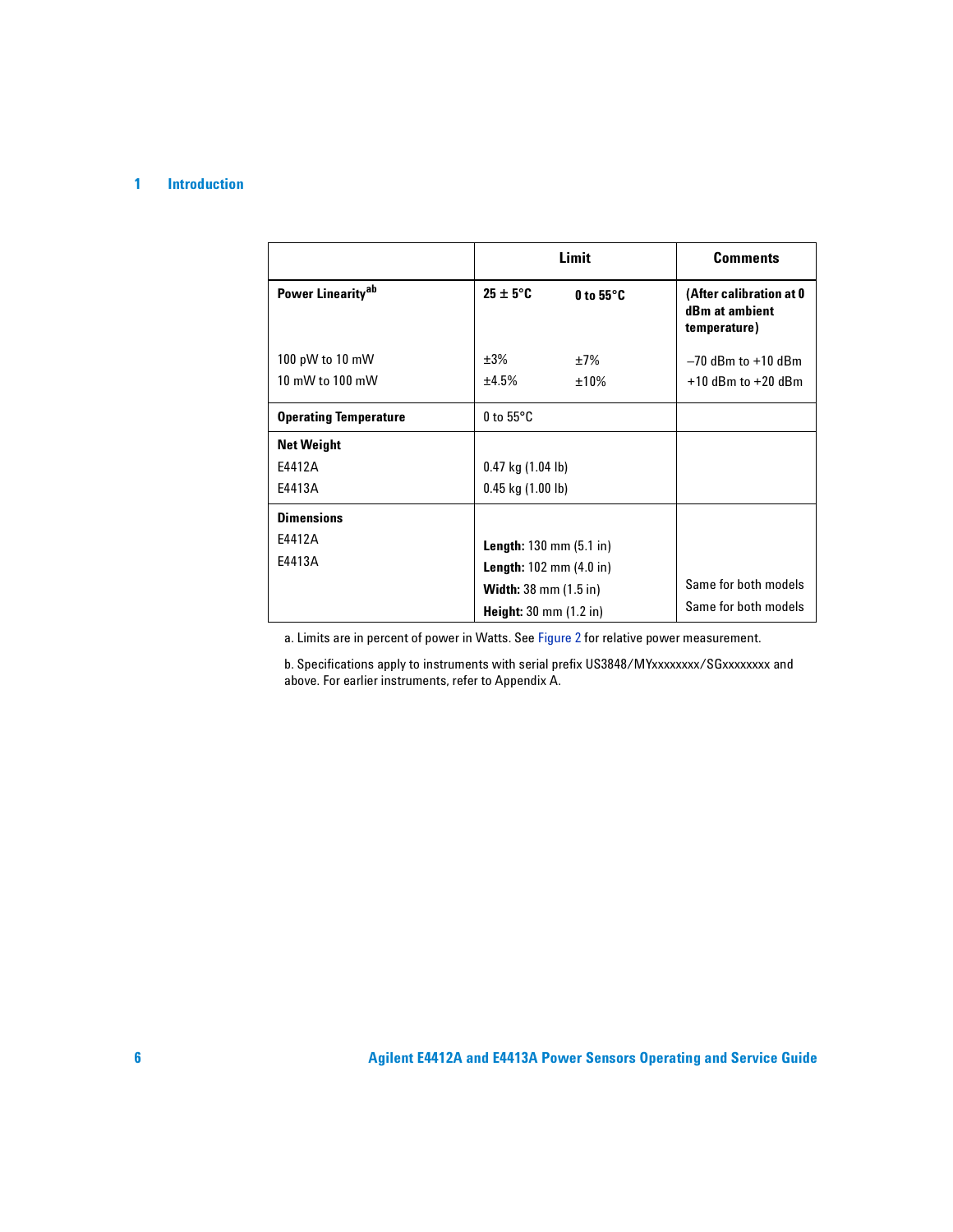

<span id="page-22-1"></span><span id="page-22-0"></span>**Figure 2** Relative Mode Power Measurement Linearity with Power Meter/Sensor at 25 ºC (Typical)

The chart in [Figure 2](#page-22-1) shows the typical uncertainty in making relative power measurements with the E44XX- Series power meter in the Rel (relative) mode. In a relative measurement, two power levels are compared using a single sensor. The typical measurement uncertainty can be found by drawing a vertical line at a power level used as a reference, and a horizontal line at the power being measured. The region where these two lines intersect shows the typical uncertainty. This assumes that the reference power and the measured power are at the same frequency, and neglects errors due to zero set, zero drift, and noise. It also assumes no change in mismatch when measuring the "Power level used as reference" and the "Power level being measured". This chart illustrates that the best relative power measurement accuracy is obtained when the reference and the measured power levels are equal to, or less than, –20 dBm. Care in choosing the power levels cna yield improved measurement accuracy. Example A illustrates a relative gain (amplifier measurement) and example B illustrates a relative loss (insertion loss measurement).

**Agilent E4412A and E4413A Power Sensors Operating and Service Guide 7**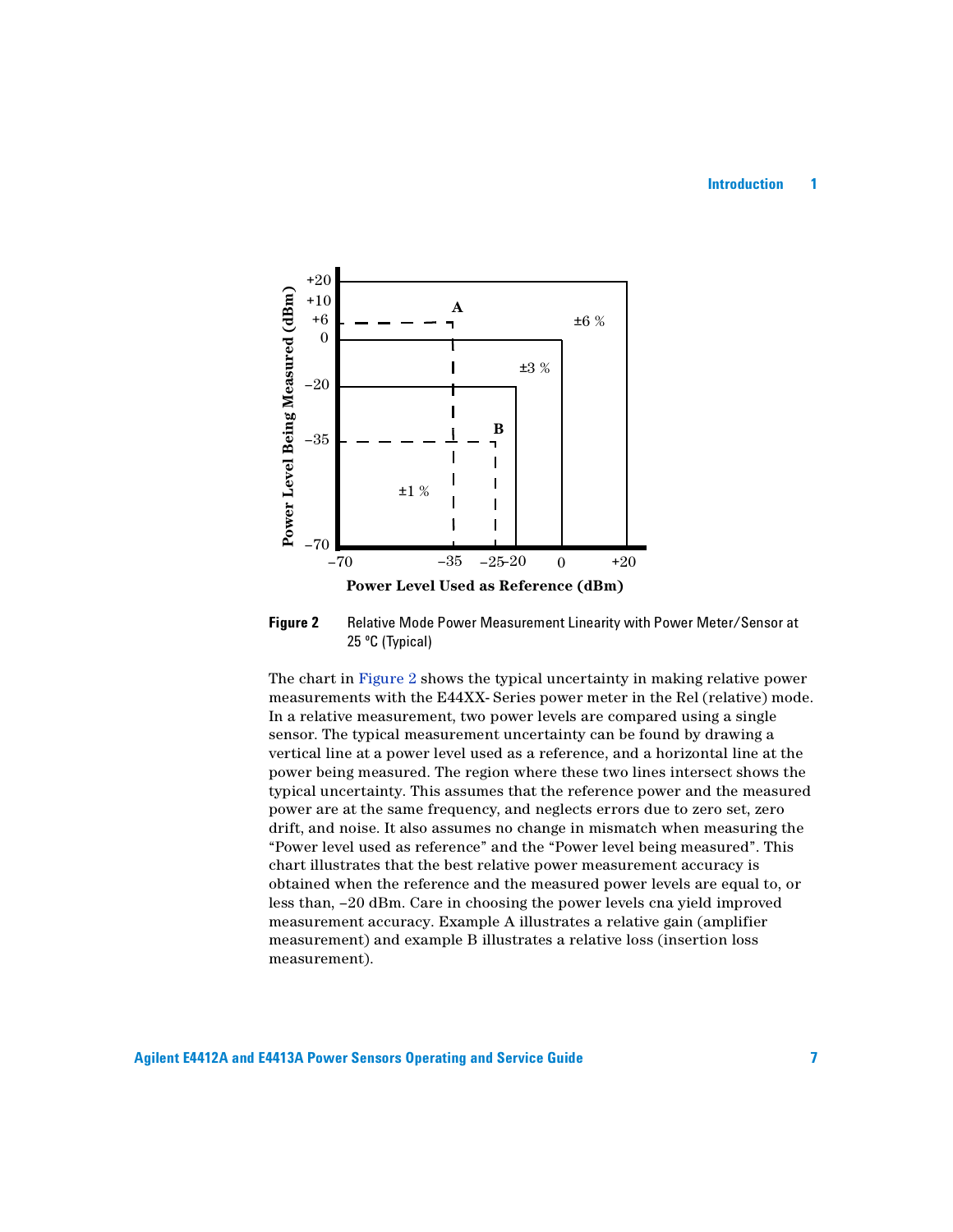EXAMPLE A (Amplifier Gain Measurement):

Input power (reference) =  $-35$  dBm; power measured =  $+6$  dBm' so the relative gain is  $+41$  dB. the chart indicates a typical error of  $\pm 6$  %, which corresponds to +0.25 dB/–0.27 dB uncertainty in the gain measurement.

EXAMPLE B (Insertion Loss Measurement):

Reference power  $= -25$  dBm; power measured  $= -35$  dBm, for the case of an insertion loss of 10 dB, the chart indicates a typical error of  $\pm 1$  %, which corresponds to ±0.04 dBm uncertainty in the measurement.

# <span id="page-23-0"></span>**Calibration Factor (CF) and Reflection Coefficient (Rho)**

Calibration factor and reflection coefficient data are given at 1 GHz increments on a data sheet included with the power sensor. This data is unique to each sensor. If you have more than one sensor, match the serial number on the data sheet with the serial number on the power sensor you are using. The CF corrects for the frequency response of the sensor. The power meter automatically reads the CF data stored in the sensor and uses it to make the corrections.

Reflection Coefficient (Rho, or  $\rho$ ) relates to SWR according to the following formula:

$$
\text{SWR} = (1+\rho)/(1-\rho)
$$

Typical uncertainties of the CF data are listed in [Table 2](#page-24-1) for the E4412A power sensor, and in [Table 3](#page-25-1) for the E4413A power sensor. The uncertainty analysis for the calibration of the sensors was done in accordance with the ISO/TAG4 Guide. The uncertainty data reported on the calibration certificate is the expanded uncertainty with 95% confidence level and a coverage factor of 2.

Additionally, at frequencies other than the reference frequency, for measurements above 0 dBm include 0.5 %/dB high power calibration factor uncertainty.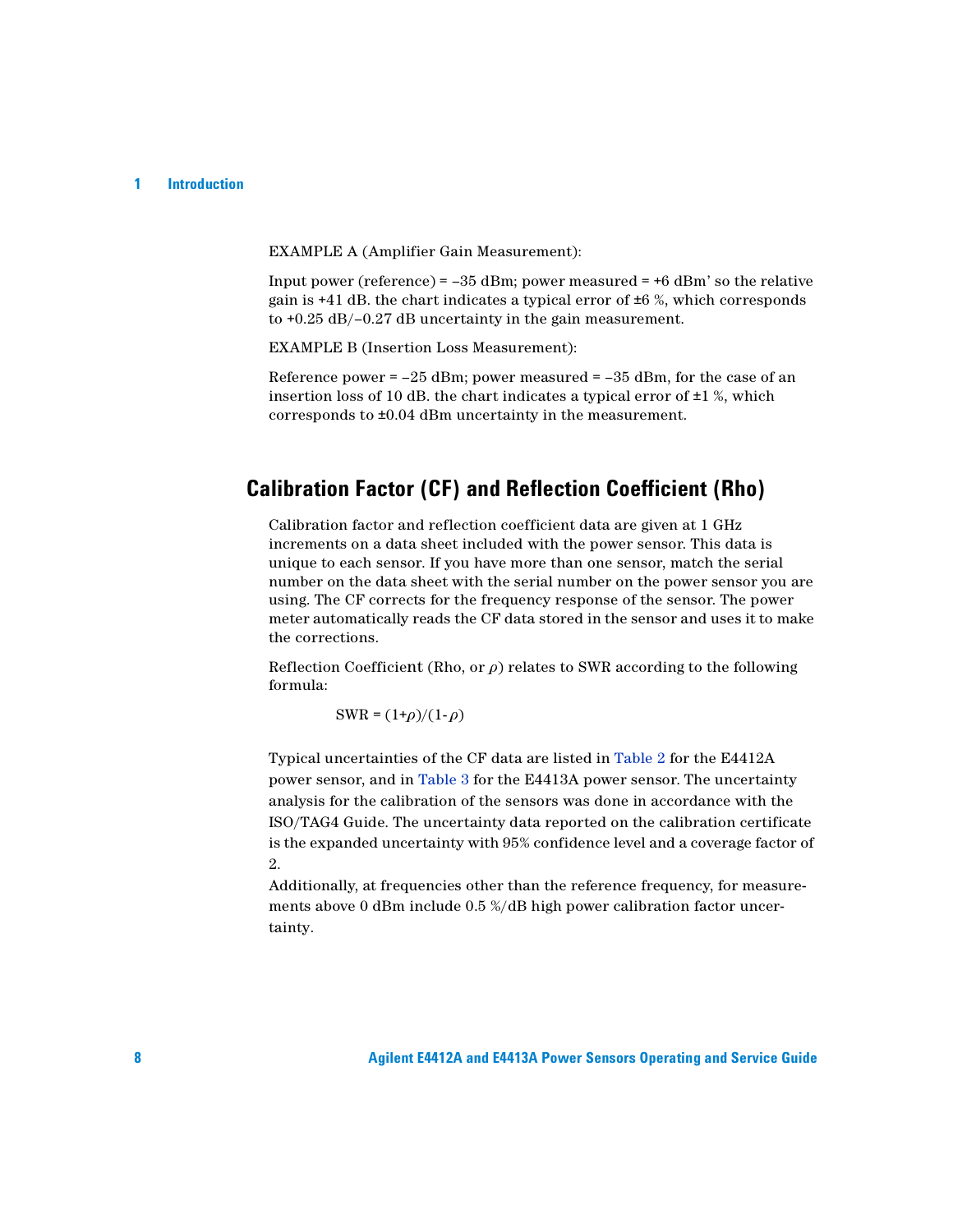| <b>Frequency</b>   | Uncertainty (%) <sup>a</sup> |
|--------------------|------------------------------|
| 10 MHz             | 1.8                          |
| <b>30 MHz</b>      | 1.8                          |
| <b>50 MHz</b>      | Reference                    |
| <b>100 MHz</b>     | 1.8                          |
| 1.0 <sub>GHz</sub> | 1.8                          |
| 2.0 GHz            | 2.4                          |
| $4.0$ GHz          | 2.4                          |
| $6.0$ GHz          | 2.4                          |
| 8.0 GHz            | 2.4                          |
| 10.0 GHz           | 2.4                          |
| 11.0 GHz           | 2.4                          |
| 12.0 GHz           | 2.4                          |
| 14.0 GHz           | 2.4                          |
| 16.0 GHz           | 2.6                          |
| 18.0 GHz           | 2.6                          |

<span id="page-24-1"></span><span id="page-24-0"></span>**Table 2** E4412A Calibration Factor Uncertainty at 1 mW (0 dBm)

 $\blacksquare$ 

a. Specifications apply to instruments with serial prefix US3848/MYxxxxxxxx/SGxxxxxxxx and above. For earlier instruments, refer to Appendix A.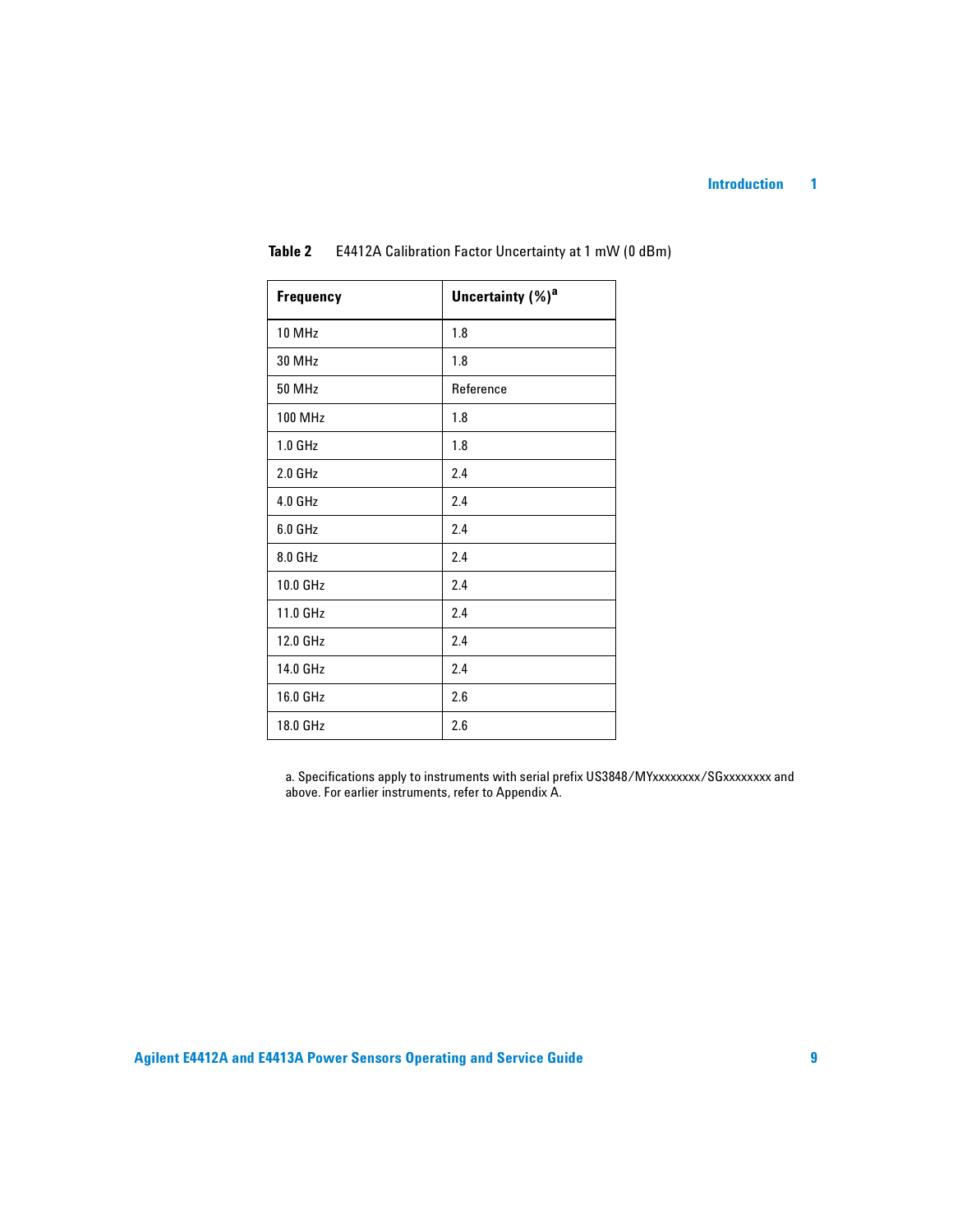| <b>Frequency</b> | Uncertainty (%) <sup>a</sup> |  |
|------------------|------------------------------|--|
| <b>50 MHz</b>    | Reference                    |  |
| <b>100 MHz</b>   | 1.8                          |  |
| 1.0 GHz          | 1.8                          |  |
| 2.0 GHz          | 2.4                          |  |
| 4.0 GHz          | 2.4                          |  |
| 6.0 GHz          | 2.4                          |  |
| 8.0 GHz          | 2.4                          |  |
| 10.0 GHz         | 2.6                          |  |
| 11.0 GHz         | 2.6                          |  |
| 12.0 GHz         | 2.8                          |  |
| 14.0 GHz         | 2.8                          |  |
| 16.0 GHz         | 2.8                          |  |
| 17.0 GHz         | 2.8                          |  |
| 18.0 GHz         | 2.8                          |  |
| 19.0 GHz         | 3.0                          |  |
| 20.0 GHz         | 3.0                          |  |
| 22.0 GHz         | 3.0                          |  |
| 24.0 GHz         | 3.0                          |  |
| 26.0 GHz         | 3.0                          |  |
| 26.5GHz          | 3.0                          |  |

### <span id="page-25-1"></span><span id="page-25-0"></span>**Table 3** E4413A Calibration Factor Uncertainty at 1 mW (0 dBm)

a. Specifications apply to instruments with serial prefix US3848/MYxxxxxxxx/SGxxxxxxxx and above. For earlier instruments, refer to Appendix A.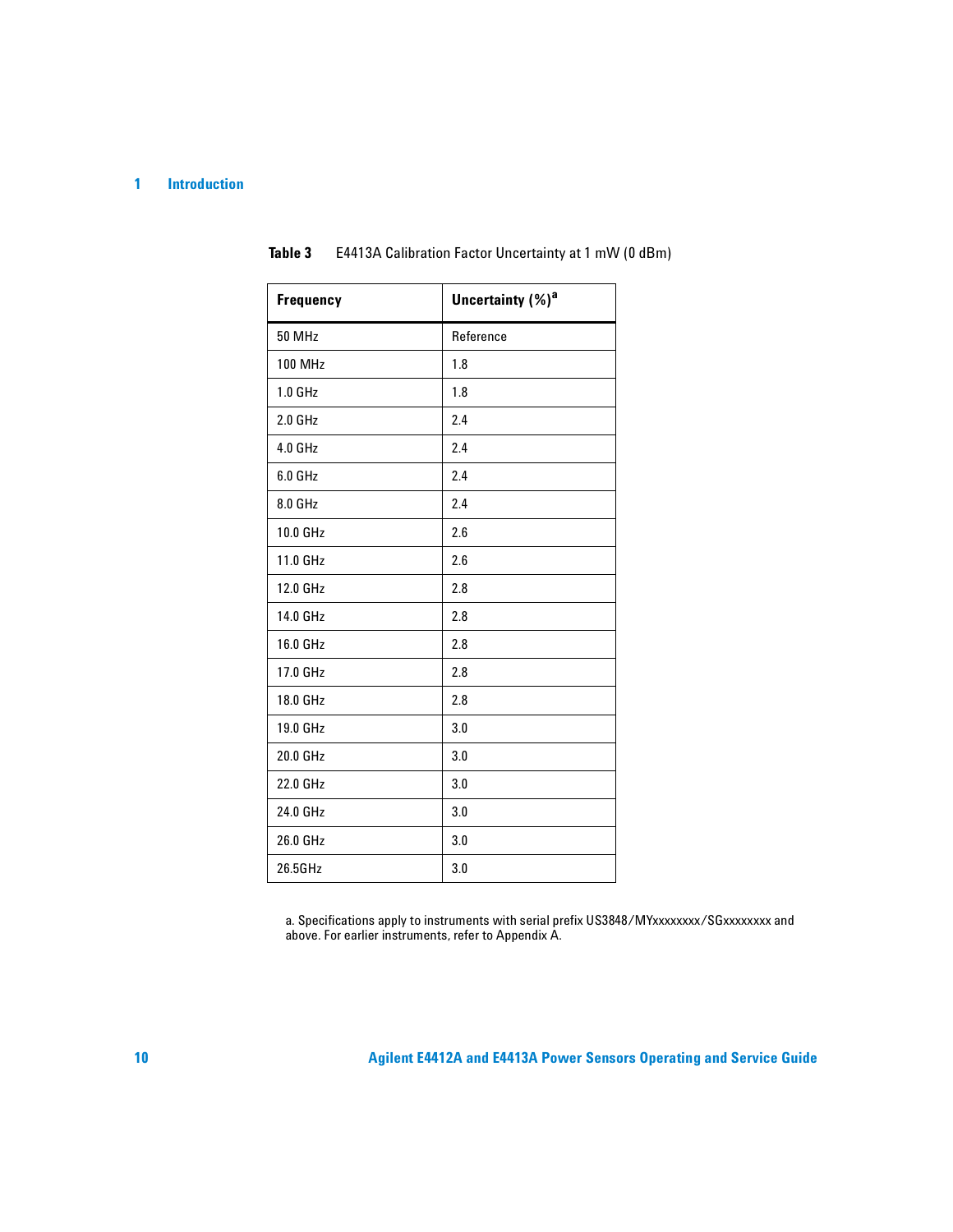# <span id="page-26-0"></span>**Installation**

#### **Initial Inspection**

Inspect the shipping container for damage. If the shipping container or packaging material is damaged, it should be kept until the contents of the shipment have been checked mechanically and electrically. If there is mechanical damage or if the instrument does not pass the performance tests, notify the nearest Agilent Technologies office. Keep the damaged shipping materials (if any) for inspection by the carrier and a Agilent Technologies representative.

## <span id="page-26-1"></span>**Interconnections**

Connect one end of the 11730A sensor cable to the E4412A or E4413A power sensor and co nnect the other end of the cable to the power meter's channel input. Allow a few seconds for the power meter to download the power sensor's calibration table before making a measurement.

Measurement connector (connects to DUT)

E4412A: Type- N (male)

E4413A: 3.5- mm (male)

A torque wrench should be used to tighten these connectors. Use a 3/4- inch open- end wrench and torque to 12 in- lb (135 Ncm) for the Type- N connector Use a 20- mm open- end wrench and torque to 8 in- lb (90 Ncm) for the 3.5- mm connector.

## <span id="page-26-2"></span>**Recommended Calibration Interval**

Agilent Technologies recommends a one- year calibration cycle for the E4412A and E4413A power sensors.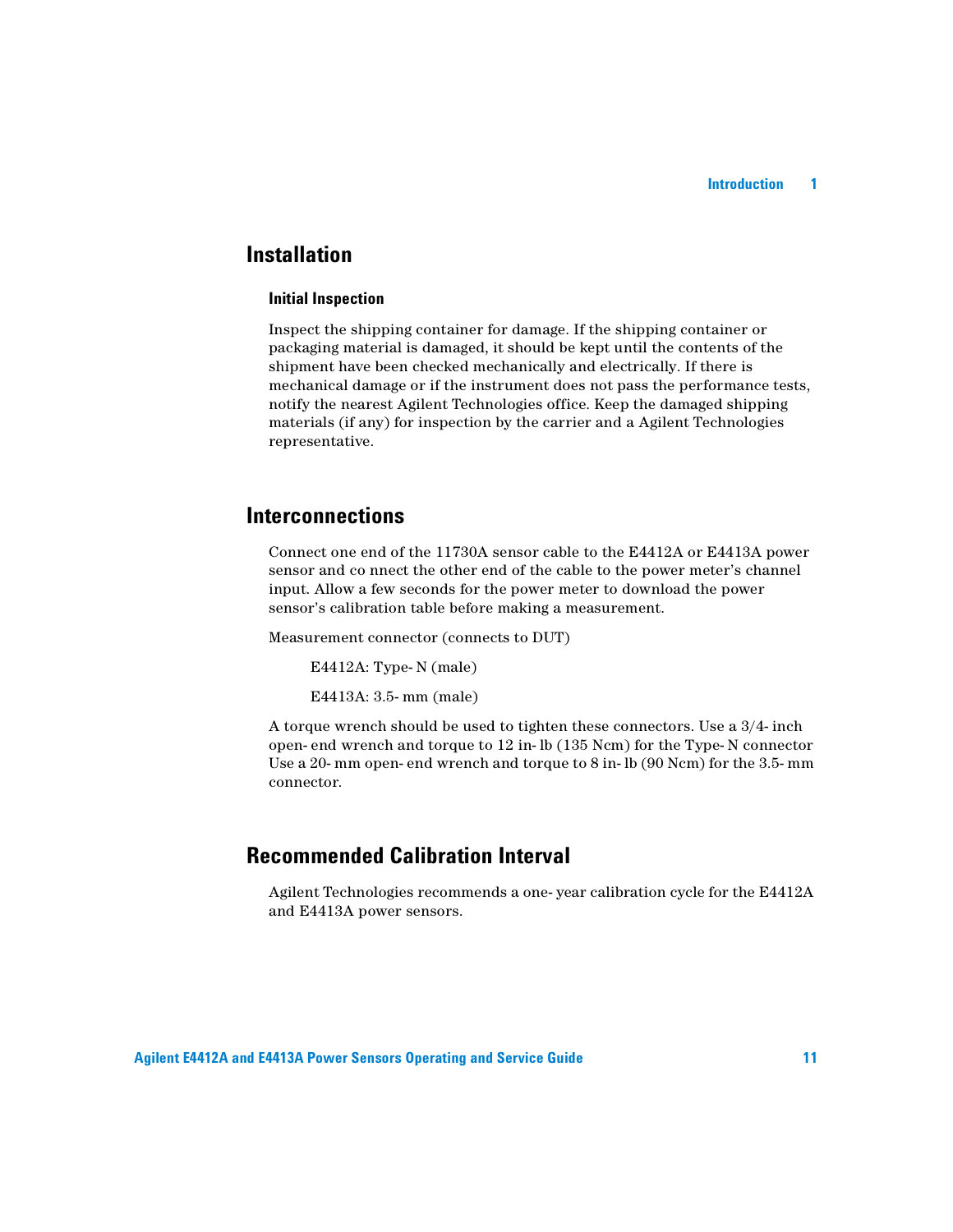# <span id="page-27-0"></span>**Storage and Shipment**

#### **Environment**

The instruments should be stored in a clean, dry environment. The following limitations apply to both storage and shipment:

| <b>Temperature</b>       | $-55$ to +75 °C                 |
|--------------------------|---------------------------------|
| <b>Relative Humidity</b> | $<$ 95 % at 40 °C               |
| Altitude                 | $<$ 15,240 metres (50,000 feet) |

#### **Original Packaging**

Containers and materials identical to those used in factory packaging are available through Agilent Technologies offices. If the instrument is being returned to Agilent Technologies for servicing, attach a tag indicating the type of service required, return address, model number, and serial number.

Also, mark the container FRAGILE to assure careful handling. In any orrespondence, refer to the instrument by model number and serial number.

# <span id="page-27-1"></span>**Operation**

### **Operating Environment**

The operating environment for the power sensor should be within the following limits:

| Temperature              | 0 to 55 $\degree$ C            |
|--------------------------|--------------------------------|
| <b>Relative Humidity</b> | $< 95 \%$                      |
| Altitude                 | $<$ 4,530 metres (15,000 feet) |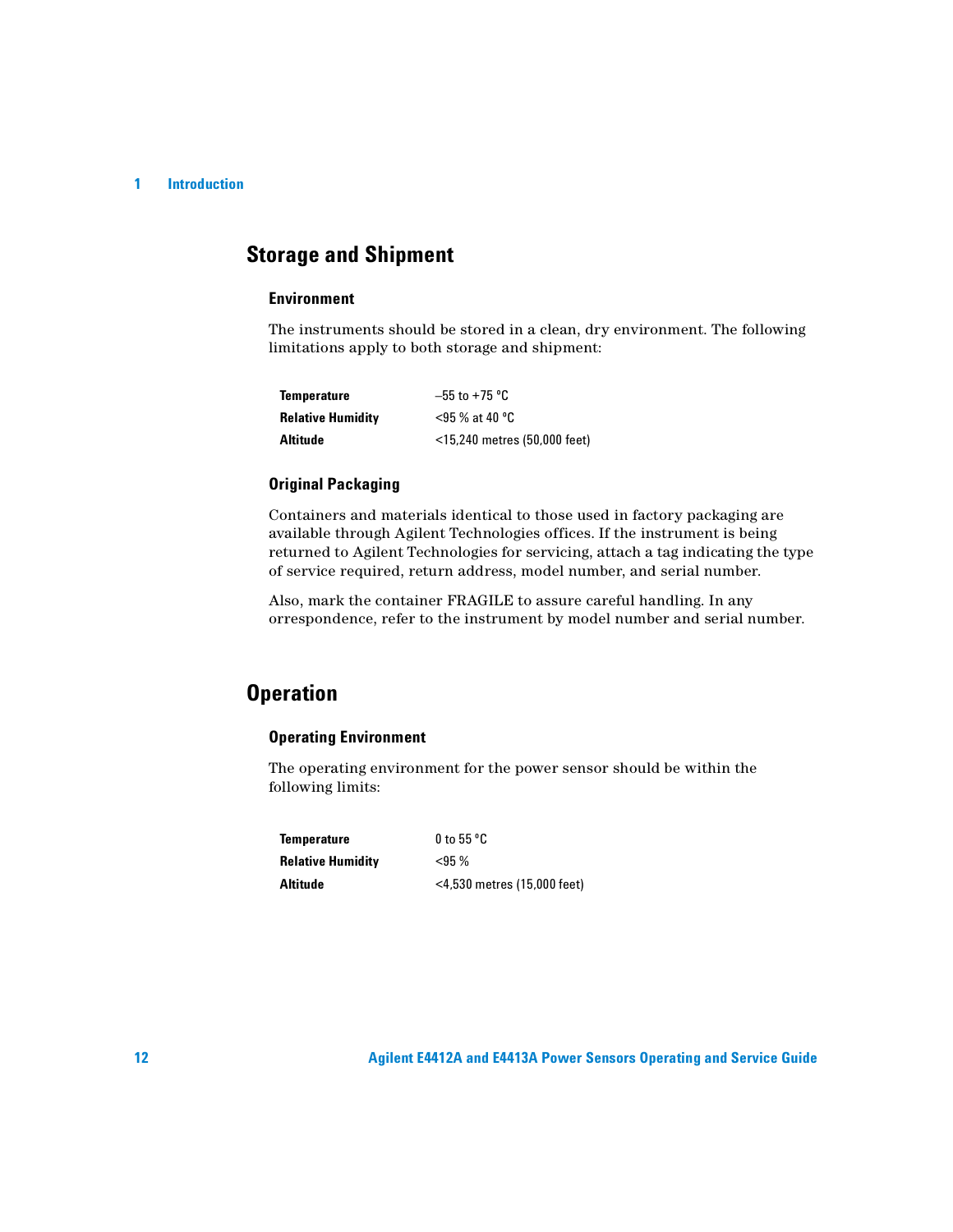#### **Operation Precautions**

**WARNING BEFORE CONNECTING THE POWER SENSOR TO OTHER INSTRUMENTS, ensure that all instruments are connected to the protective (earth) ground. Any interruption of the protective earth grounding will cause a potential shock hazard that could result in personal injury and cause damage to the power sensor.**

> If the following energy and power levels are exceeded, the power meter system may be damaged.

- **a** Maximum Average Power: 200 mW (+23 dBm)
- **b** Maximum Peak Power: 200 mW (+23 dBm)

Maximum torque at the connector should not exceed 12 in- lb (135 Ncm) for the Type- N connector, or 8 in- lb (90 Ncm) for the 3.5- mm connector to avoid damage to the connector.

Connect the power sensor by turning only the hex nut portion of the connector. Damage can occur if torque is applied to the power sensor body.

The connector plastic insulator bead deteriorates when contacted by acetone, trichloroethylene, carbon tetrachloride, benzene, etc. Refer to Application Note 326, Principals of Microwave Connector Care (5954- 1566) or Microwave Connector Care (08510- 90064) for proper cleaning methods.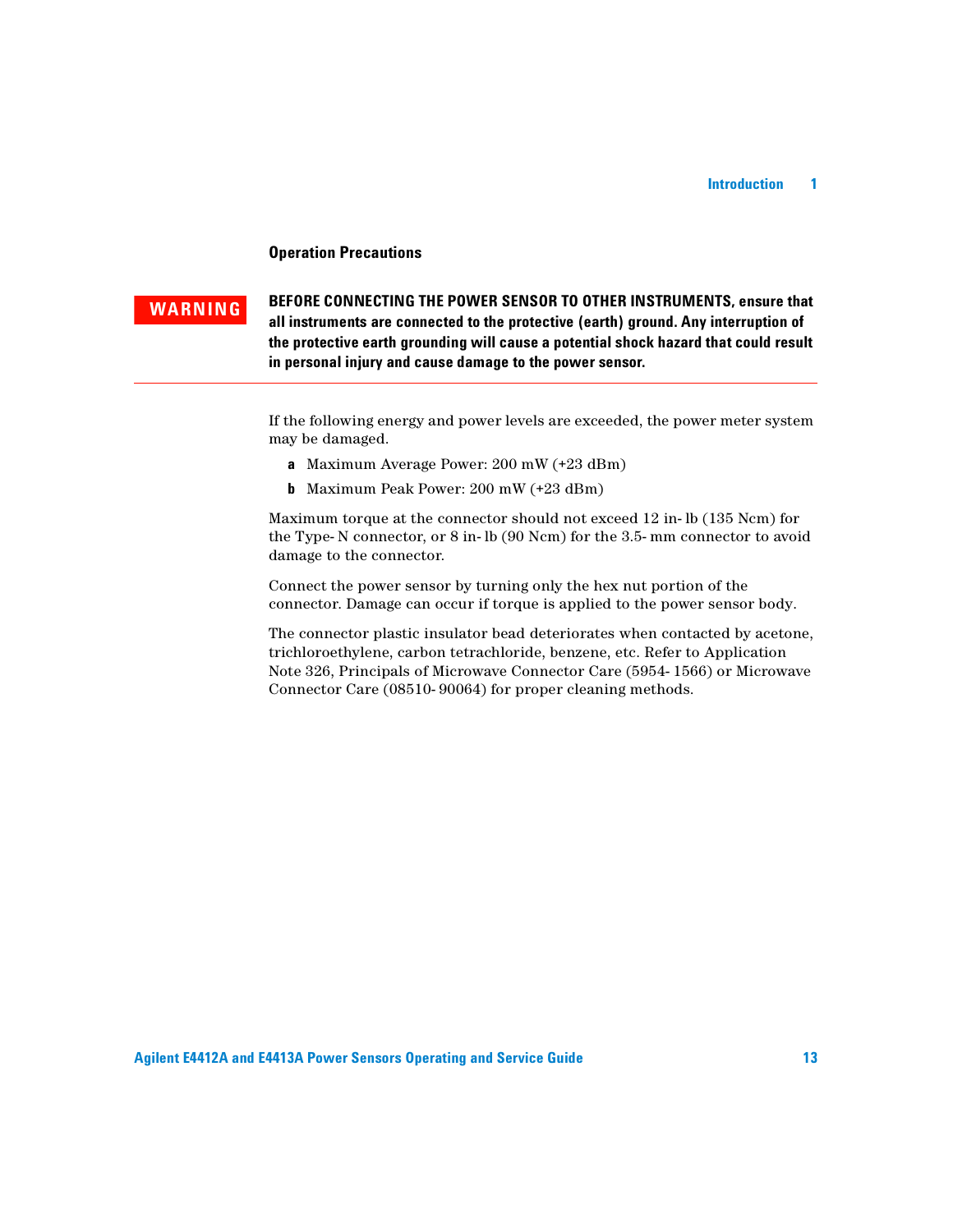# <span id="page-29-0"></span>**Power Meter Calibrations**

Follow the calibration procedures given in your power meter manual. The E4413A power sensor is fitted with 3.5 mm (m) connectors as standard. To convert the 3.5 mm (m) connector for calibration, an adapter (3.5 mm (f) to Type- N (m)) is included with the power sensor. See [Figure 3](#page-29-3).



<span id="page-29-3"></span><span id="page-29-2"></span>

**NOTE** The 3.5 mm to Type-N adapter is intended for the use of 1 mW, 50 MHz power reference of the power meter only. Its function as a calibration reference may be compromised if it is used for other purpose.

# <span id="page-29-1"></span>**Operating Instructions**

The E4412A and E4413A power sensors are compatible ONLY with the newer E44XX- Series power meters. They are NOT compatible with the earlier 430- Series, E1416A, or 70100A power meters. To operate the power sensor, refer to the operating instructions in the *Agilent E44XX- Series Power Meter User's Guide*.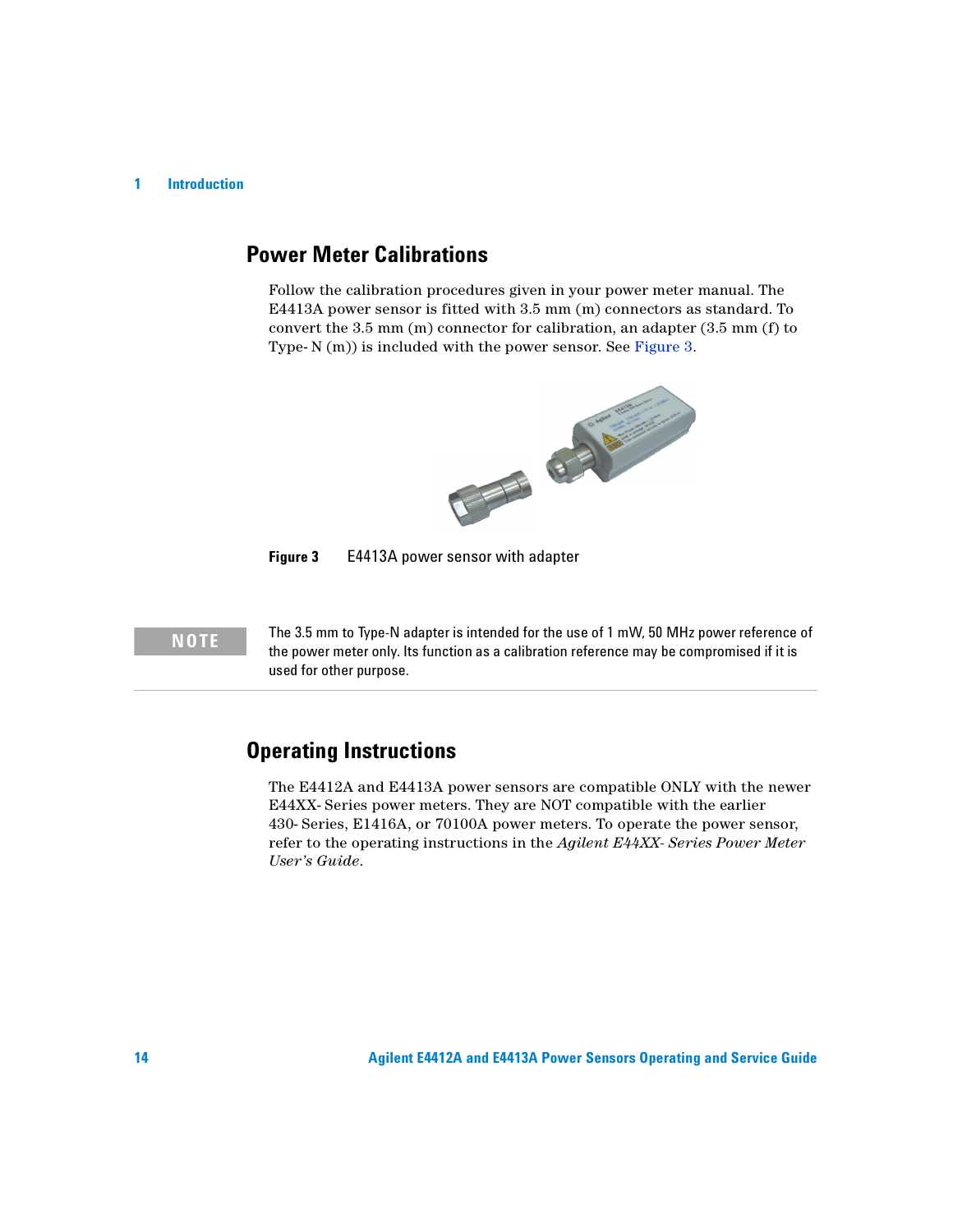# <span id="page-30-3"></span><span id="page-30-0"></span>**Performance Test**

# <span id="page-30-1"></span>**Standing Wave Ratio (SWR) and Reflection Coefficient (Rho)Performance Test**

This section does not establish preset SWR test procedures since there are several test methods and different equipm ent available for testing the SWR or reflection coefficient. Therefore, the actual accuracy of the test equipment must be accounted for when measuring against instrument specifications to determine a pass or fail condition. The test system used must not exceed the system Rho uncertainties shown in [Table 4](#page-30-4) when testing the E4412A, or in [Table 5](#page-31-1) when testing the E4413A

| <b>Frequency</b>     | <b>System Rho</b><br><b>Uncertainty</b> | Actual<br><b>Measurement</b> | <b>Maximum Rho</b> |
|----------------------|-----------------------------------------|------------------------------|--------------------|
| 10 MHz to $<$ 30 MHz | ± 0.010                                 |                              | 0.099              |
| 30 MHz to $<$ 2 GHz  | ± 0.010                                 |                              | 0.070              |
| 2 GHz to $< 6$ MHz   | ± 0.010                                 |                              | 0.078              |
| 6 GHz to $<$ 11 GHz  | ± 0.010                                 |                              | 0.091              |
| 11 GHz to 18 GHZ     | ± 0.010                                 |                              | 0.119              |

<span id="page-30-4"></span><span id="page-30-2"></span>**Table 4** Power Sensor SWR and Reflection Coefficient for the E4412A<sup>a</sup>

a.Specifications apply to instruments with serial prefix US3848/MYxxxxxxxx/SGxxxxxxxx and above. For earlier instruments, refer to Appendix A.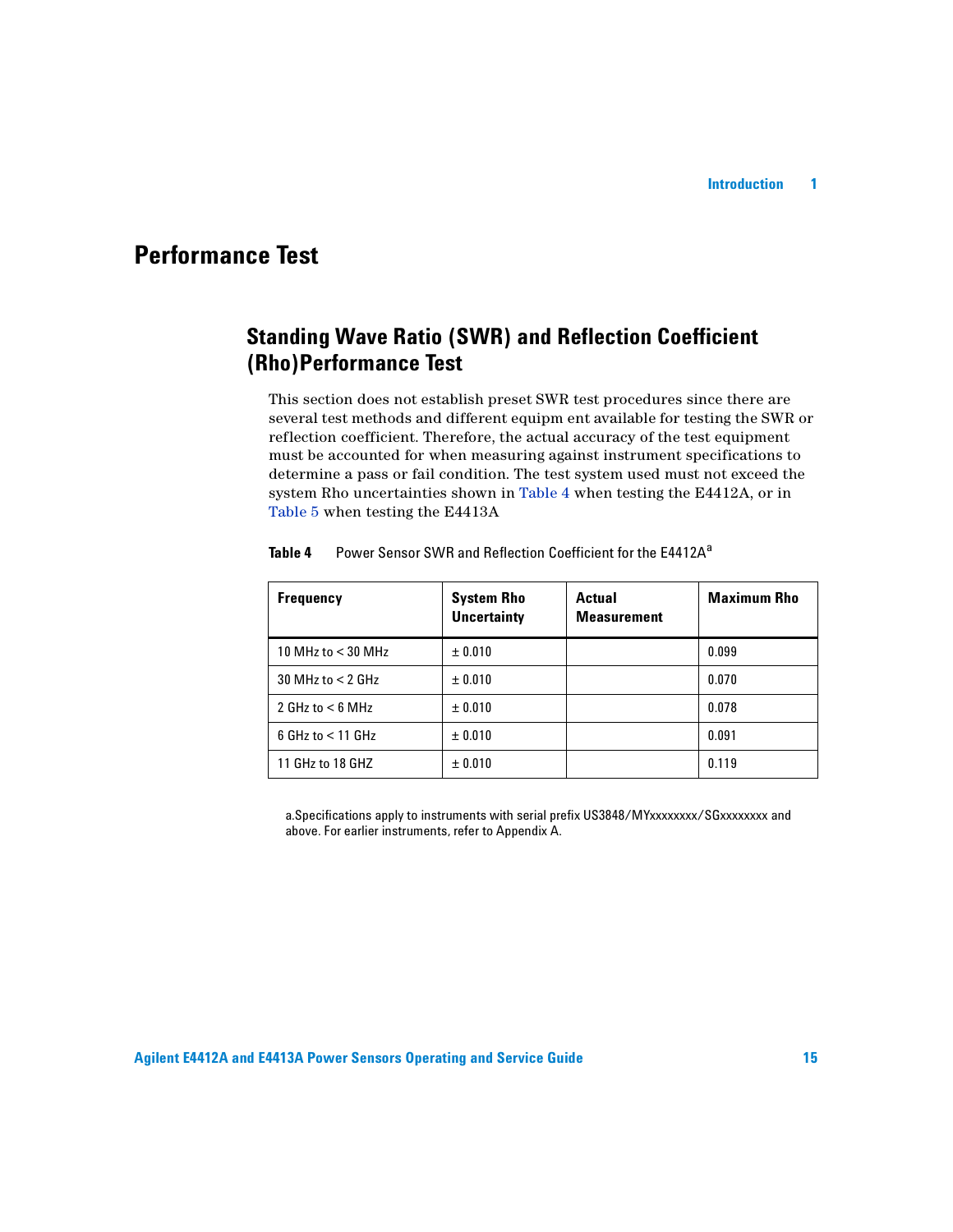| <b>Frequency</b>     | <b>System Rho</b><br><b>Uncertainty</b> | Actual<br><b>Measurement</b> | <b>Maximum Rho</b> |
|----------------------|-----------------------------------------|------------------------------|--------------------|
| 50 MHz to < 100 MHz  | ± 0.010                                 |                              | 0.095              |
| 100 MHz to $< 8$ GHz | ± 0.010                                 |                              | 0.087              |
| 8 GHz to $<$ 18 MHz  | ± 0.010                                 |                              | 0.095              |
| 18 GHz to < 26.5 GHz | ± 0.015                                 |                              | 0.115              |

<span id="page-31-1"></span><span id="page-31-0"></span>

| Table 5 | Power Sensor SWR and Reflection Coef ficient for the E4413A <sup>a</sup> |
|---------|--------------------------------------------------------------------------|
|         |                                                                          |

a.Specifications apply to instruments with serial prefix US3848/MYxxxxxxxx/SGxxxxxxxx and above. For earlier instruments, refer to Appendix A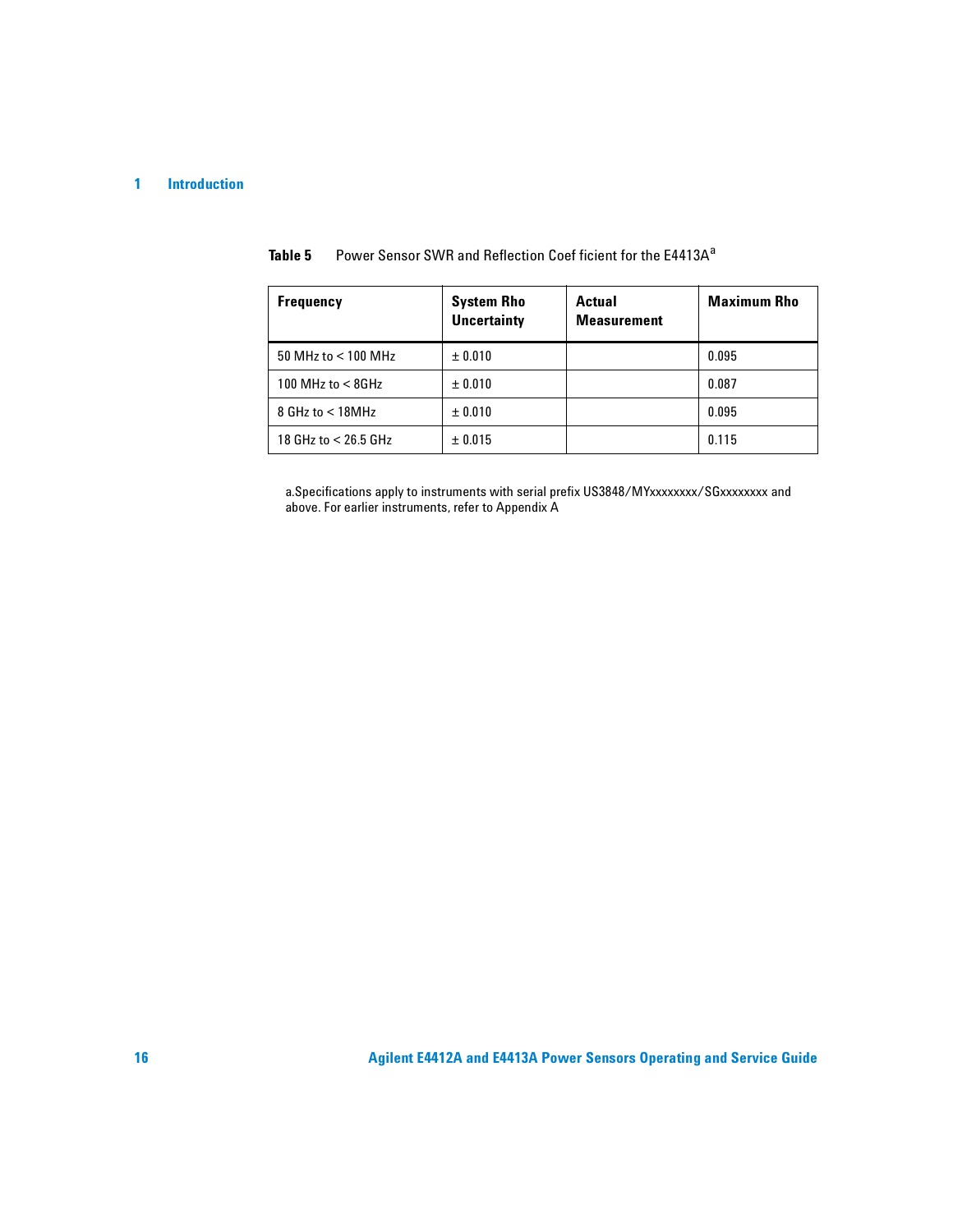# <span id="page-32-1"></span><span id="page-32-0"></span>**Replaceable Parts**

Table 6 is a list of replaceable parts. [Figure 4](#page-33-1) is the illustrated parts breakdown (IPB) that identifies all of the replaceable parts. To order a part, quote the Agilent Technologies part number, specify the quantity required, and address the order to the nearest Agilent Technologies office.

**NOTE** Within the USA, it is better to order directly from the Agilent Parts Center in Roseville, California. Ask your nearest Agilent office for information and forms for the "Direct Mail Order System." Also your nearest Agilent office can supply toll free telephone numbers for ordering parts and supplies.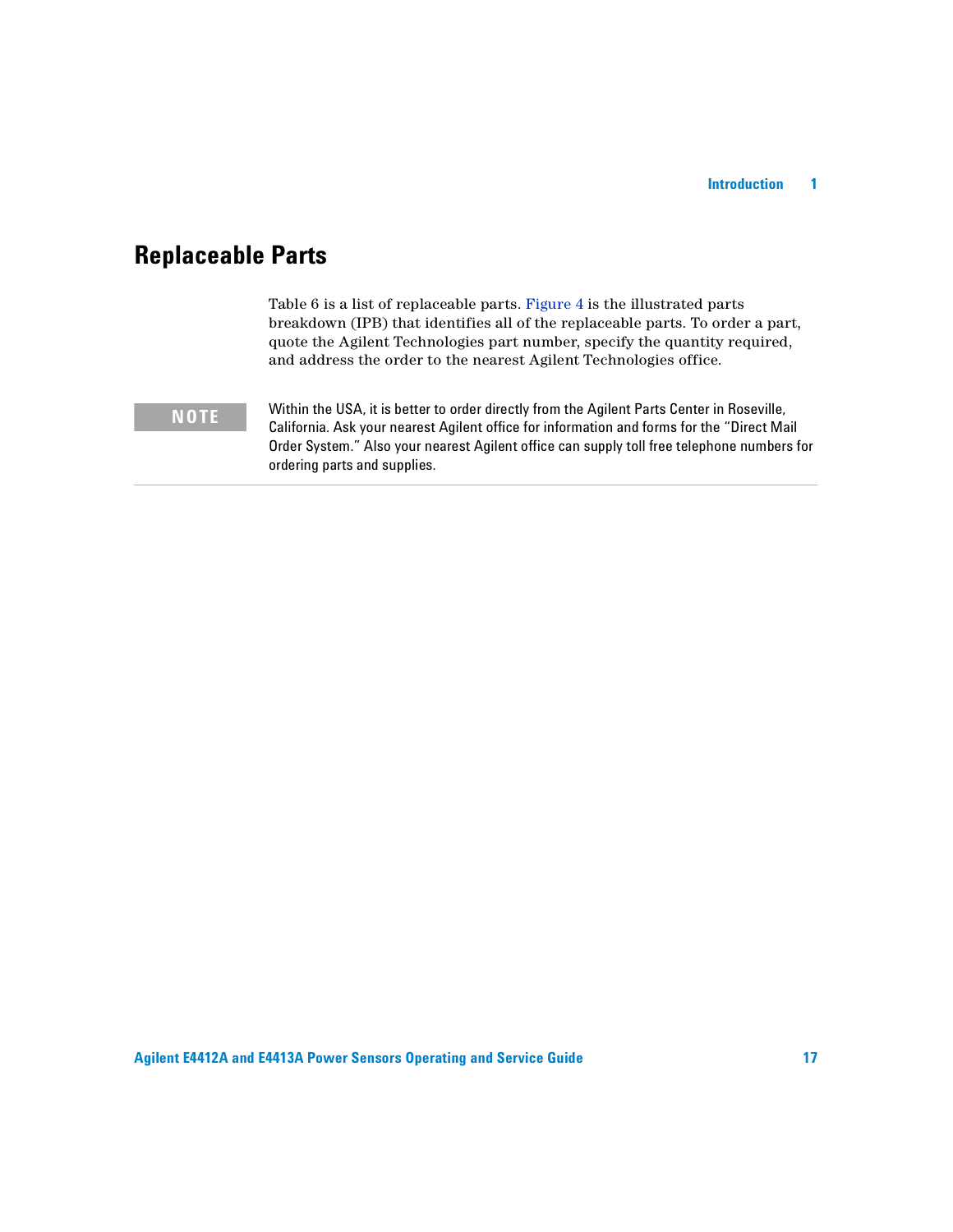

<span id="page-33-1"></span><span id="page-33-0"></span>

**18 Agilent E4412A and E4413A Power Sensors Operating and Service Guide**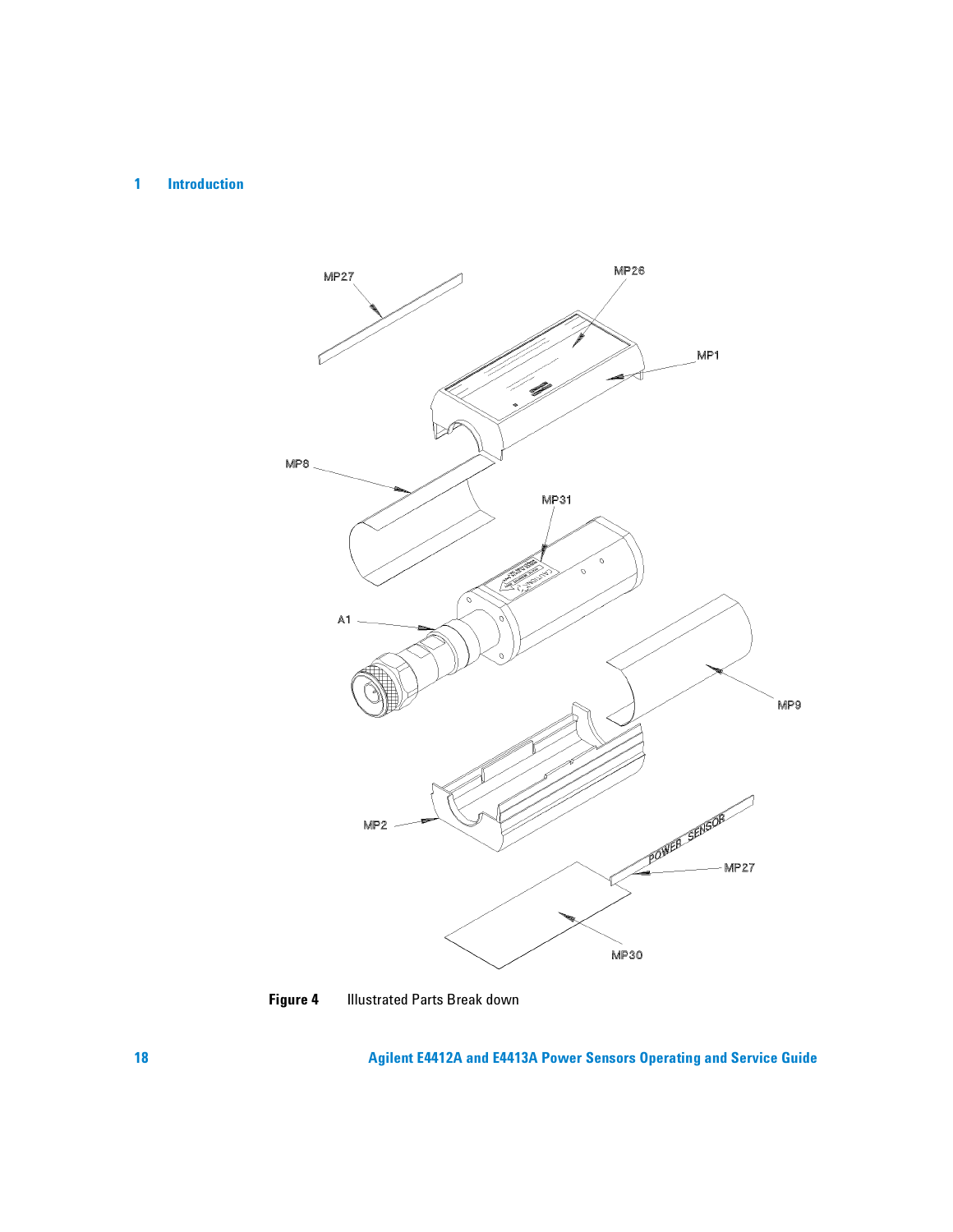| <b>Reference</b><br><b>Designation</b> | <b>Part Number</b> | <b>Qty</b>   | <b>Description</b>              |
|----------------------------------------|--------------------|--------------|---------------------------------|
| A1/A2 E4412A                           | E4412-60006        | $\mathbf{1}$ | SENSOR MODULE (E4412A)          |
| A1/A2 E4412A                           | E4412-69006        | $\mathbf{1}$ | RESTORED SENSOR MODULE (E4412A) |
| A1/A2 E4413A                           | E4413-60003        | 1            | SENSOR MODULE (E4413A)          |
| A1/A2 E4413A                           | E4413-69003        | 1            | RESTORED SENSOR MODULE (E4413A) |
|                                        | 08485-60005        | $\mathbf{1}$ | ADAPTOR, 3.5-mm to Type-N       |
|                                        |                    |              |                                 |
|                                        |                    |              | <b>CHASSIS PARTS</b>            |
| MP1                                    | 5041-9160          | $\mathbf{1}$ | SHELL PLASTIC                   |
| MP <sub>2</sub>                        | 5041-9160          | $\mathbf{1}$ | SHELL PLASTIC                   |
| MP3                                    | 08481-20011        | 1            | CHASSIS                         |
| MP4                                    | 08481-20011        | $\mathbf{1}$ | CHASSIS                         |
| MP8                                    | 08481-00002        | $\mathbf{1}$ | <b>SHIELD</b>                   |
| MP <sub>9</sub>                        | 08481-00002        | $\mathbf{1}$ | <b>SHIELD</b>                   |
| <b>MP26</b>                            | E4412-80002        | 1            | LABEL, ID E4412A                |
| <b>MP26</b>                            | E4413-80002        | 1            | LABEL, ID E4413A                |
| <b>MP27</b>                            | 7121-7389          | 1            | <b>LABEL, POWER SENSOR</b>      |
| MP30                                   | 7121-7388          | 1            | LABEL, CAL/ESD                  |
| <b>MP31</b>                            | 00346-80011        | 1            | LABEL, CAUTION                  |

## <span id="page-34-1"></span><span id="page-34-0"></span>**Table 6** Replaceable Parts

**Agilent E4412A and E4413A Power Sensors Operating and Service Guide 19**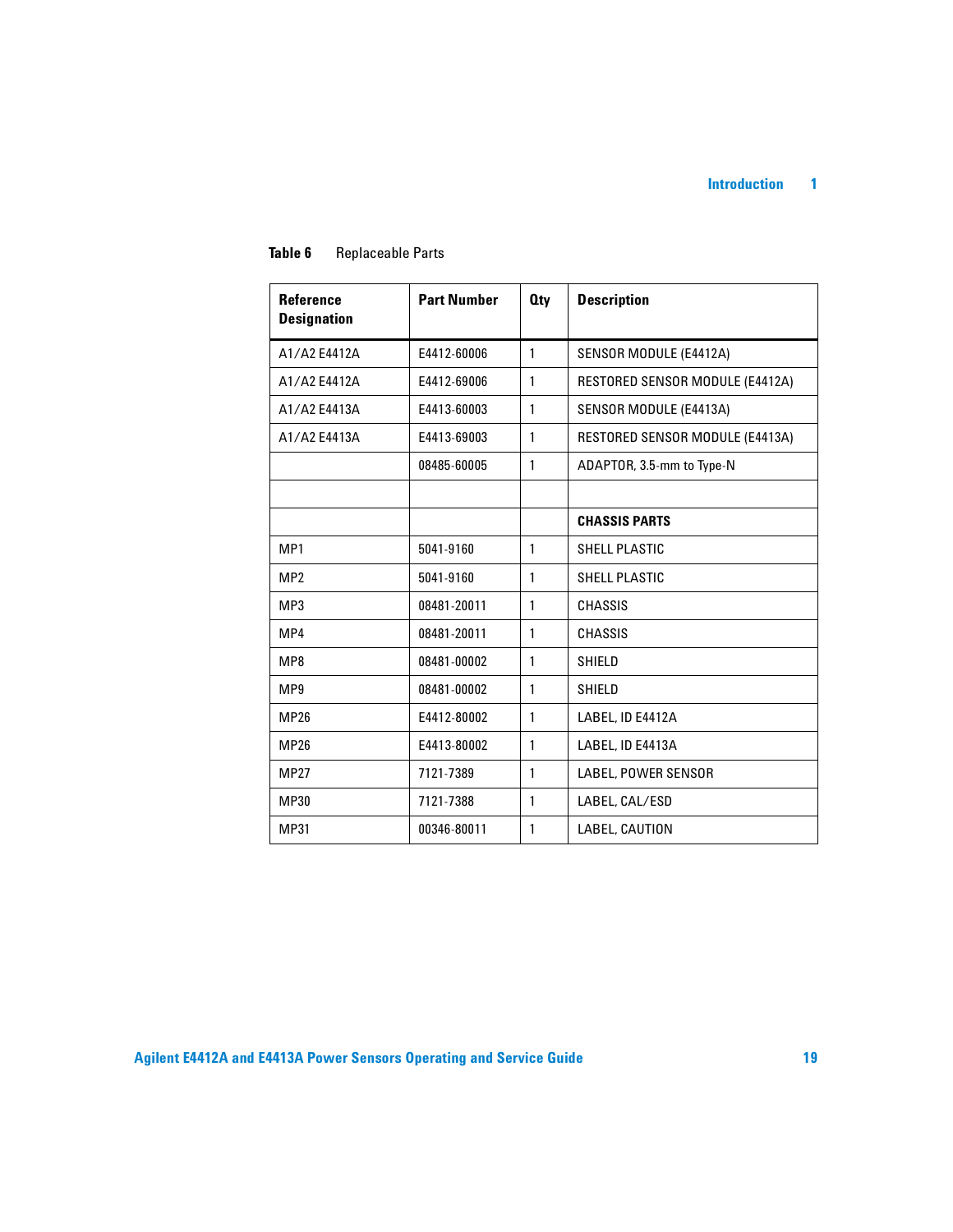# <span id="page-35-3"></span><span id="page-35-0"></span>**Service**

Service instructions consist of principles of operation, troubleshooting, and repairs.

## <span id="page-35-1"></span>**Principles of Operation**

The A1 Bulkhead assembly provides a 50 ohm load to the RF signal applied to the power sensor. A diode assembly in the bulkhead rectifies the applied RF to produce a dc voltage which varies with the RF power across the 50 ohm load. Thus the voltage varies with the RF power dissipated in the load. With maximum specified RF power (100 mW) the dc voltage is approximately 1V.

The low- level dc voltage from the bulkhead assembly must be amplified before it can be transferred on standard cables to the power meter. The amplification is provided by an input amplifier assembly which consists of a chopper (sampling gate) and an input amplifier. The chopper circuit converts the dc voltage to an ac voltage. To do this, the chopper uses two field effect transistors (FETs), A2Q1 and A2Q2, controlled by a 440 Hz square wave generated by the power meter. The amplitude of the sampling gate output (drain of A2Q1, source of A2Q2) is a 440 Hz square wave which varies with the RF power input. The 440 Hz ac output is applied to the input amplifier A2Q3 which provides the input to the first amplifier stage in the power meter.

The E44XX- Series power meter automatically detects when an E44XX Series power sensor is connected and downloads the correction data from the sensor's EEPROM. This configures the power meter to operate over the +20 dBm to - 70 dBm power range with that particular sensor's unique correction data applied.

# <span id="page-35-2"></span>**Troubleshooting**

Troubleshooting information is intended to first isolate the power sensor, the cable, or the power meter as the defective component. When the power sensor is isolated, a "Restored Sensor Module" must be used for repair. See [Table 6](#page-34-1).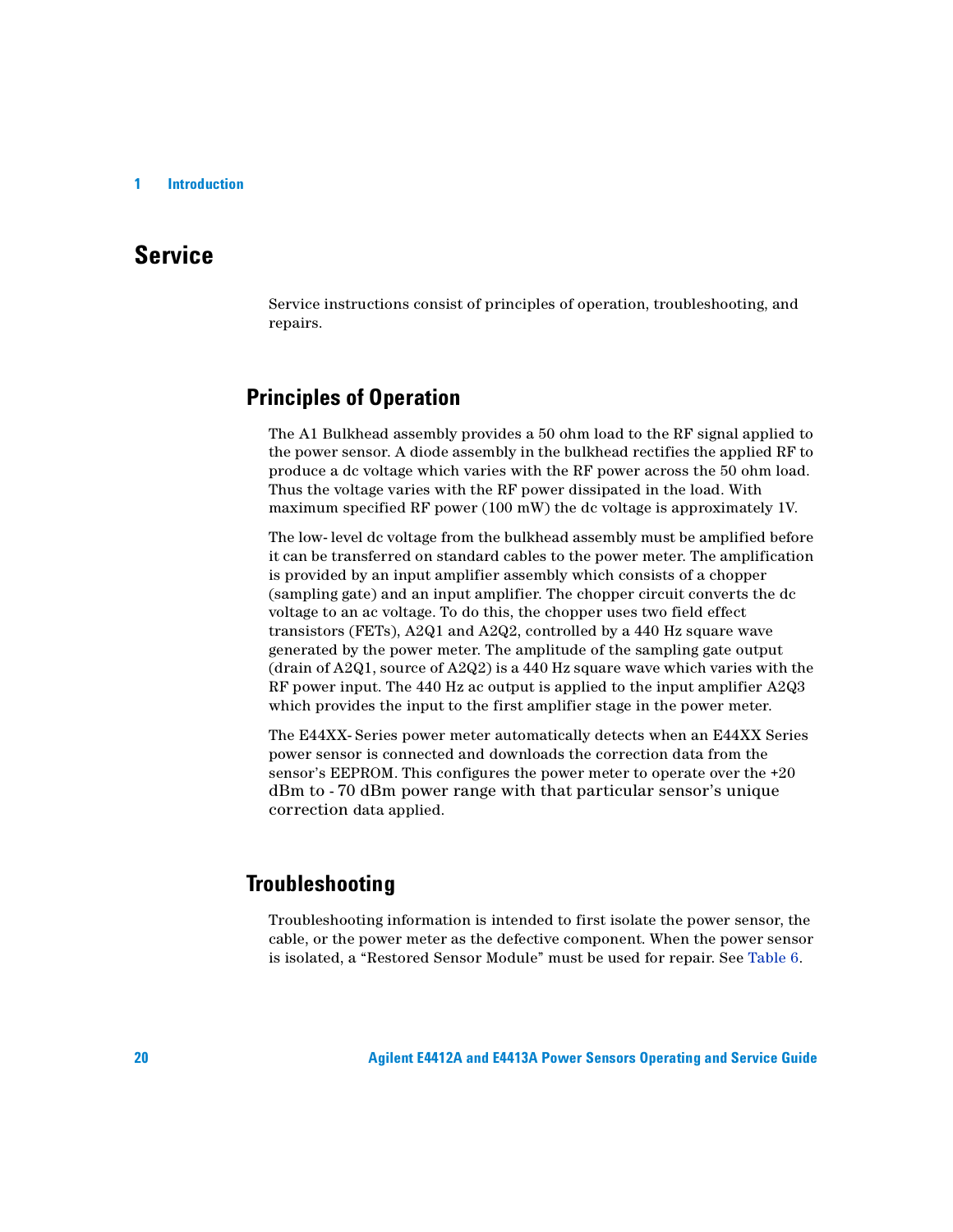If error message **241** or **310** is indicated on the power meter, suspect failed power sensor. If no error message is displayed, but a problem occurs when making a measurement, try replacing the cable from the power meter to the power sensor. If the problem still exists, try using a different power sensor to determine if the problem is in the power meter or in the power sensor.

**CAUTION** Electrostatic discharge will render the power sensor inoperative. Do not, under any circumstances, open the power sensor unless you and the power sensor are in a static free environment.

## <span id="page-36-0"></span>**Repair of Defective Sensor**

There are no serviceable parts inside the E44XX- Series sensors. If the sensor is defective, replace the entire "module" with the appropriate "Restored sensor Module." See [Table 6](#page-34-1).

# <span id="page-36-1"></span>**Cleaning**

#### **Cleaning Solutions**

Keeping in mind its flammable nature; a solution of pure isopropyl or ethyl alcohol can be used to clean the connector.

#### **Connector Cleaning**

**CAUTION** The RF connector beads deteriorate when contacted by hydrocarbon compounds such as acetone, trichloroethylene, carbon tetrachloride, and benzene.

**CAUTION** Clean the connector only at a static free workstation. Electrostatic discharge to the center pin of the connector will render the power sensor inoperative.

**Agilent E4412A and E4413A Power Sensors Operating and Service Guide 21**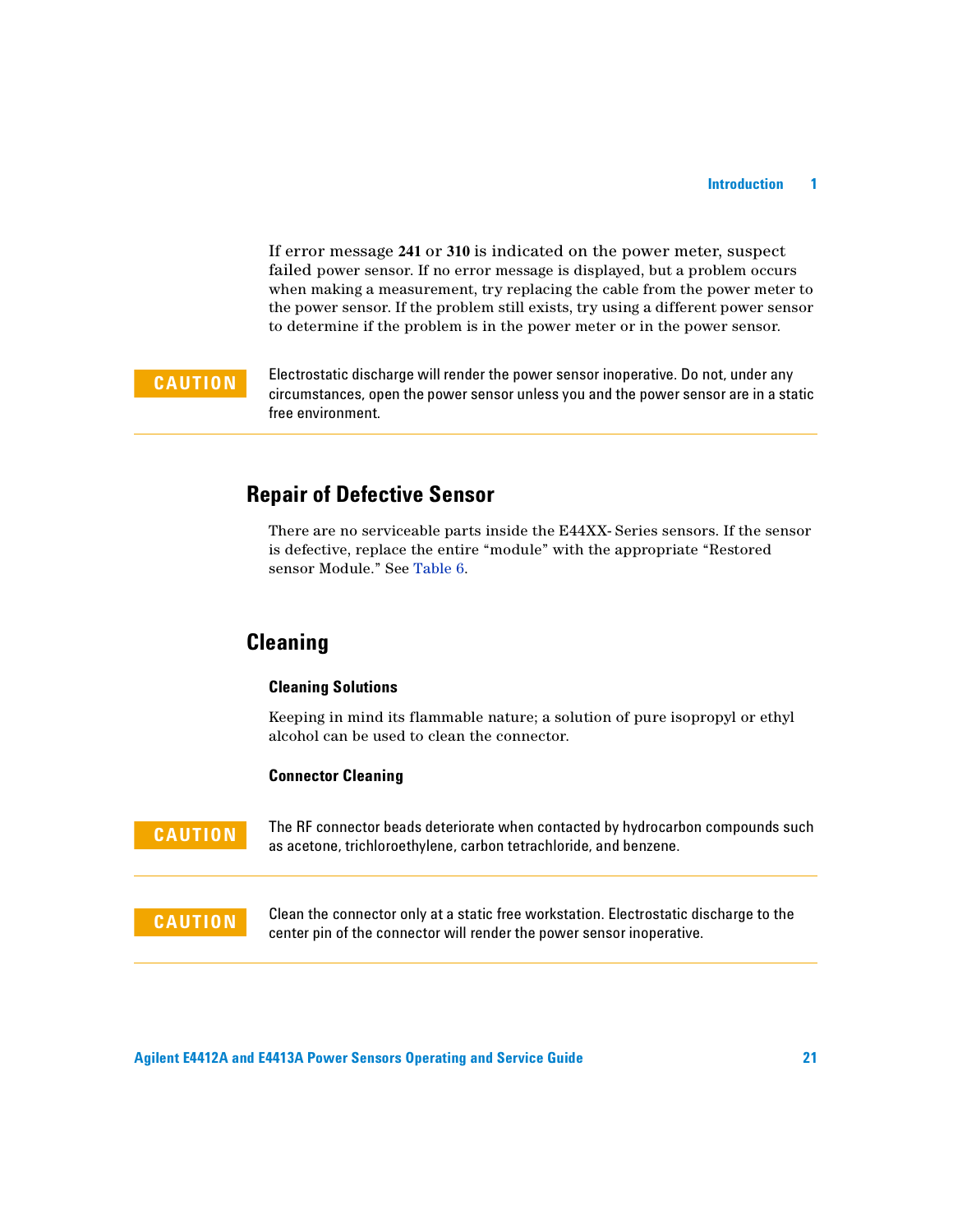Clean the connector face using a cotton swab dipped in isopropyl alcohol. If the swab is too big use a round wooden toothpick wrapped in a lint free cotton cloth dipped in isopropyl alcohol. Refer to Agilent Application Note 326, Principals of Microwave Connector Care (5954- 1566) or Microwave Connector Care (08510- 90064) for proper cleaning methods.

# <span id="page-37-0"></span>**Disassembly Procedure**



<span id="page-37-2"></span><span id="page-37-1"></span>

**CAUTION** Diassemble the power sensor only in a static free workstation. Electrostatic discharge will render the power sensor inoperative.

Disassemble the power sensor by performing the following steps:

- **1** At the rear of the power sensor, insert the blade of a screwdriver between the plastic shells ([Figure 5](#page-37-2)). To prevent damage to the plastic shells use a screwdriver blade as wide as the slot between the two shells.
- **2** Pry alternately at both sides of the connector J1 until the plastic shells are apart.Remove the shells and the magnetic shields.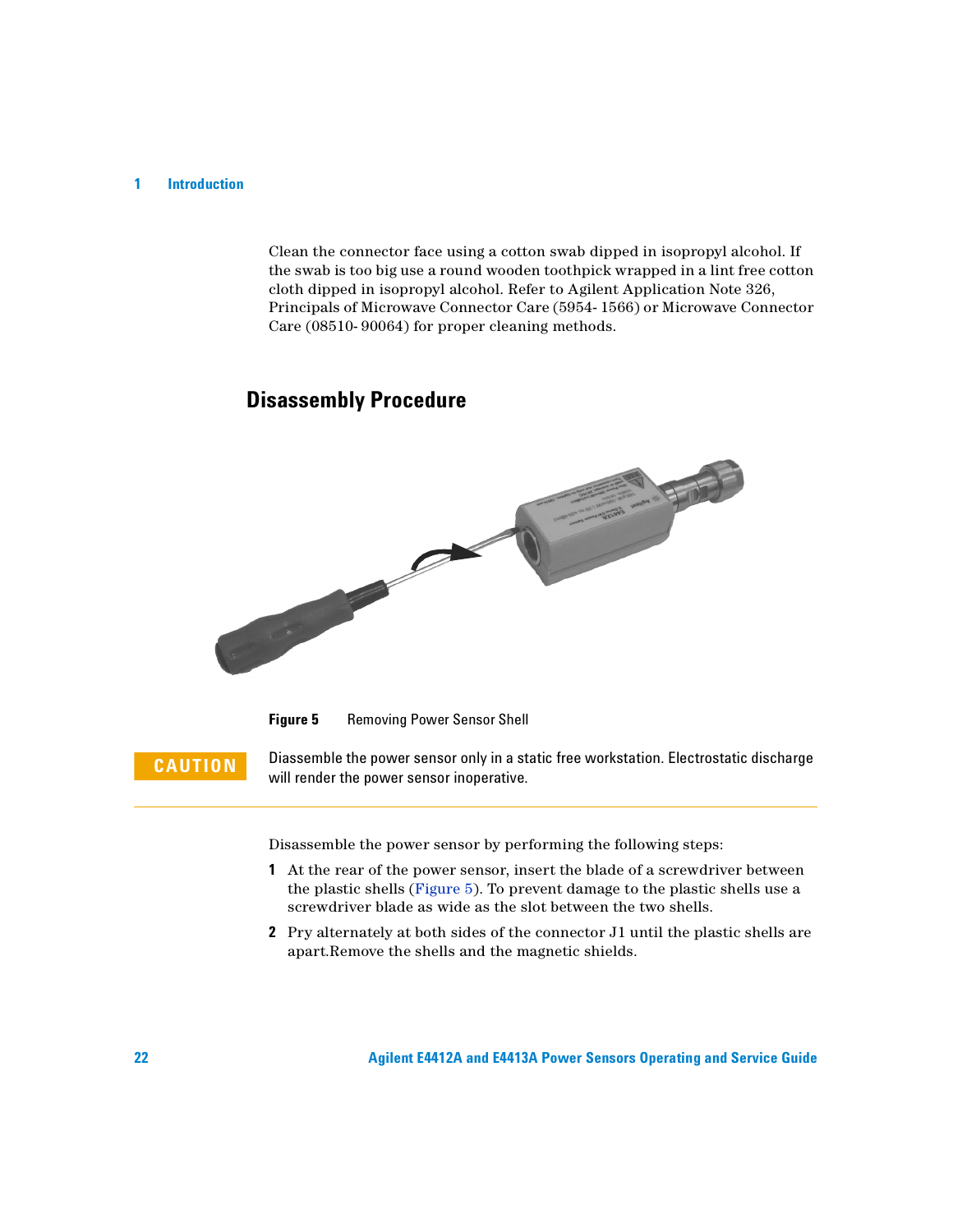# <span id="page-38-0"></span>**Reassembly Procedure**

**1** Replace the magnetic shields and the plastic shells as shown in [Figure 5](#page-37-2). Snap the plastic shells together.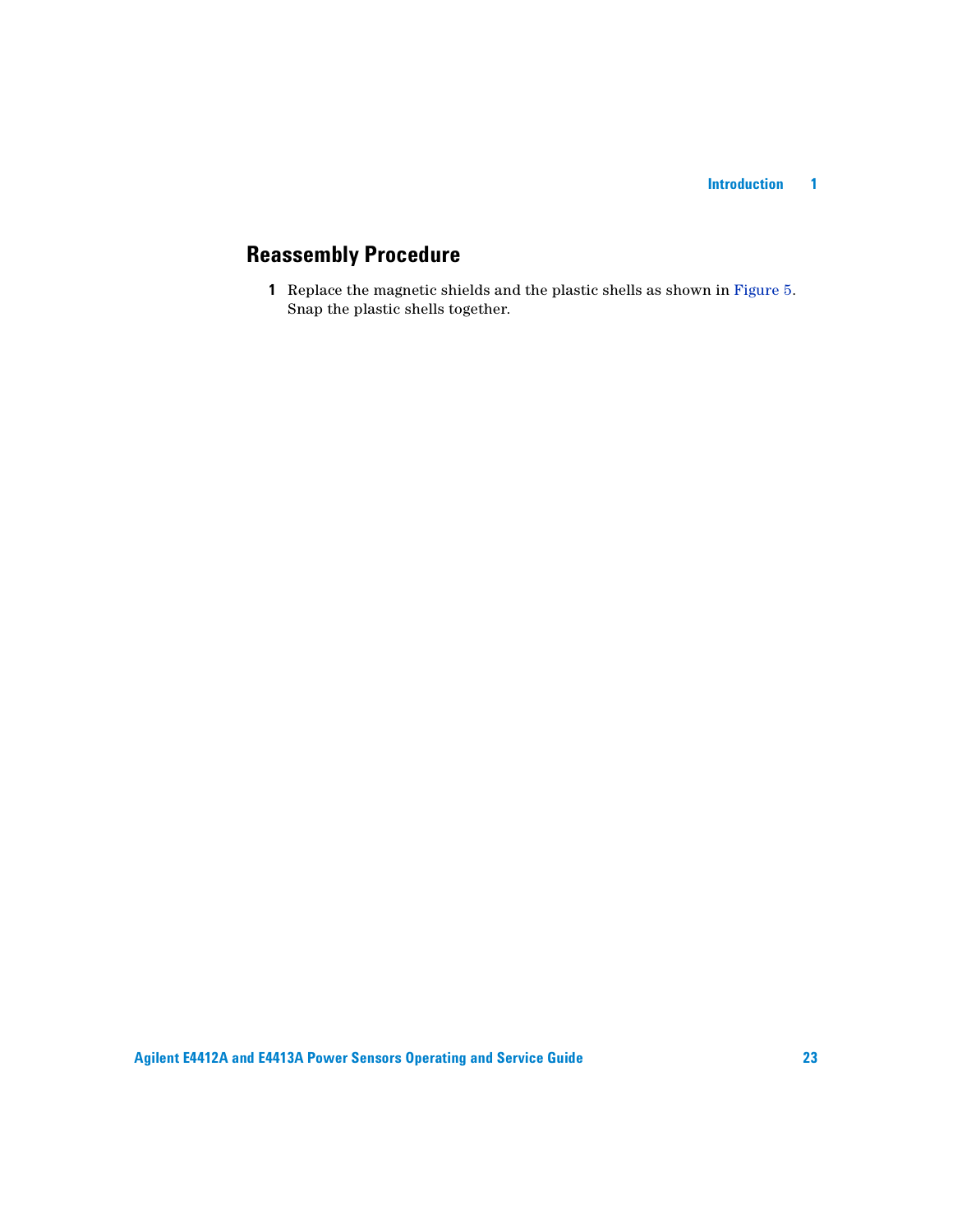# <span id="page-39-0"></span>**Agilent Sales and Service Offices**

<span id="page-39-1"></span>

| Table 7<br><b>Agilent Sales and Service Offices</b> |                                      |                                               |
|-----------------------------------------------------|--------------------------------------|-----------------------------------------------|
| <b>United States:</b>                               |                                      |                                               |
|                                                     | (tel) 800 829 4444                   | (fax) 800 829 4433                            |
| Canada:                                             |                                      |                                               |
|                                                     | (tel) 877 894 4414                   | (fax) 800 746 4866                            |
| China:                                              |                                      |                                               |
|                                                     | (tel) 800 810 0189                   | (fax) 800 820 2816                            |
| Europe:                                             |                                      |                                               |
|                                                     | (tel) 31 20 547 2111                 |                                               |
| Japan:                                              |                                      |                                               |
|                                                     |                                      | (tel) (81) 426 56 7832 (fax) (81) 426 56 7840 |
| Korea:                                              |                                      |                                               |
|                                                     | (tel) (080) 769 0800                 | (fax) (080) 769 0900                          |
| <b>Latin America:</b>                               |                                      |                                               |
|                                                     | (tel) (305) 269 7500                 |                                               |
| Taiwan:                                             |                                      |                                               |
|                                                     | (tel) 0800 047 866                   | (fax) 0800 286 331                            |
|                                                     | <b>Other Asia Pacific Countries:</b> |                                               |
|                                                     | (tel) (65) 6375 8100                 | (fax) (65) 6755 004                           |

[or visit Agilent worlwide Web at:](http://www.agilent.com/find/assist) www.agilent.com/find/assist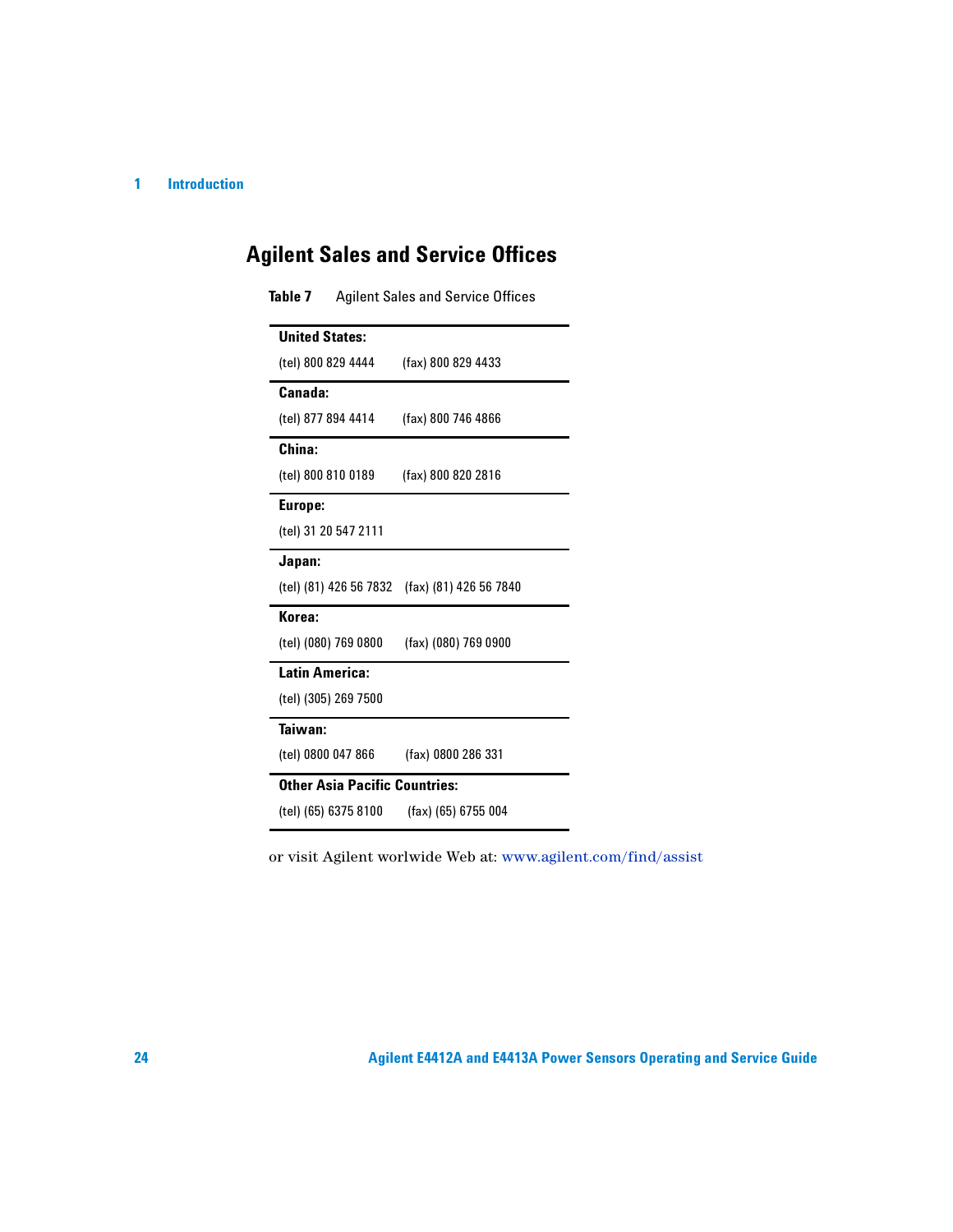

**Agilent E4412A and E4413A Power Sensors Operating and Service Guide**

# <span id="page-40-0"></span>**Appendix**

- [E4412A and E4413A Specifications \(Serial Prefixes Below](#page-41-1)  US3848/MYxxxxxxx/SGxxxxxxxxx) 2 [E4412A Calibration Factor Uncertainty at 1 mW \(0 dBm\) \(Serial Prefixes](#page-43-1)
- Below US3848/MYxxxxxxx/SGxxxxxxxx) 4 [E4413A Calibration factor Uncertainty at 1 mW \(0 dBm\) \(Serial Prefixes](#page-44-1) 
	- Below US3848/MYxxxxxxx/SGxxxxxxxx) 5

The following specifications apply to E4412A and E4413A sensors (formerly EXCP-E18A and ECP-E26A, respectively) with a serial prefix below US3848/MYxxxxxxxx/SGxxxxxxx.

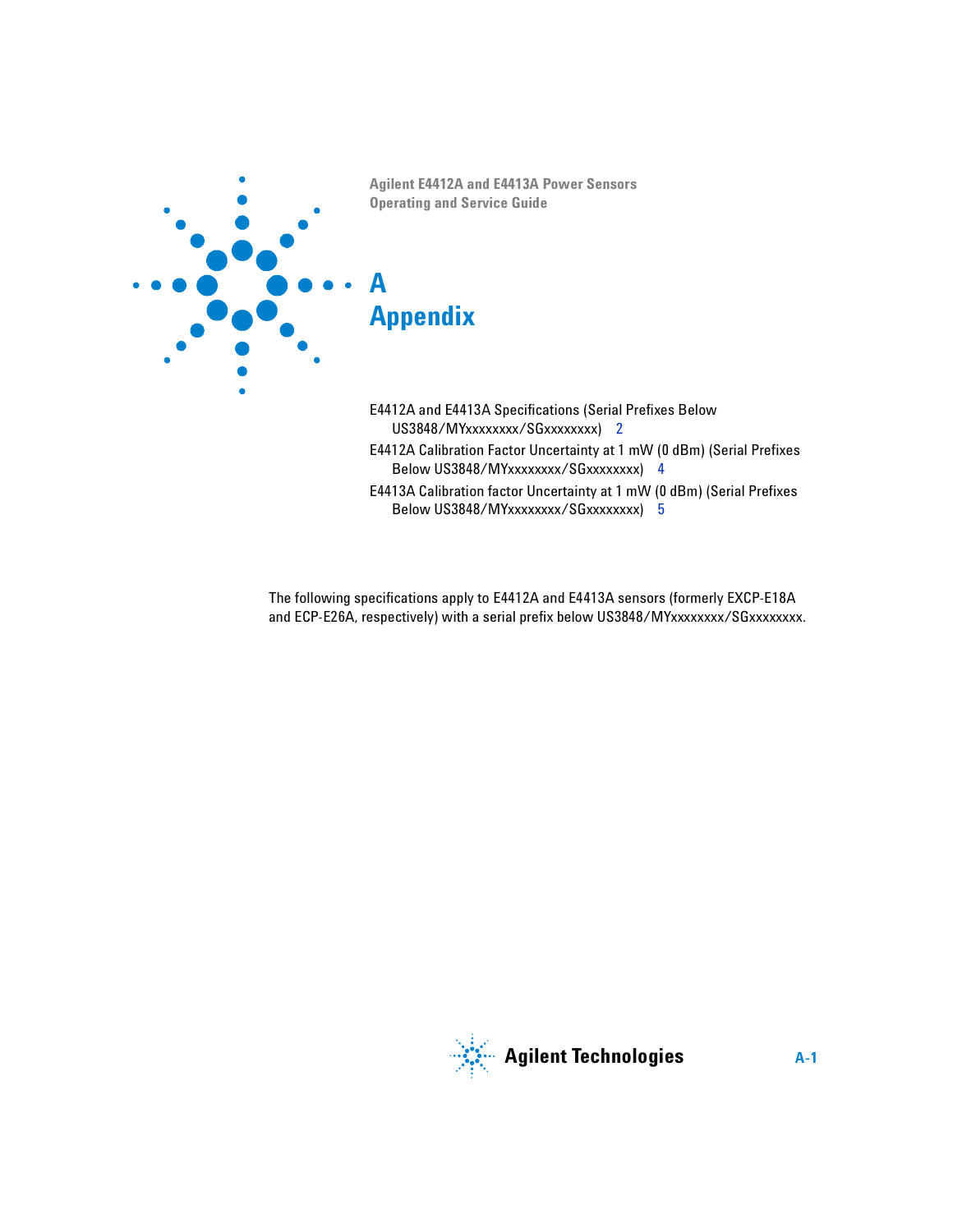### **A Appendix**

|                                                                                 |                                                        | Limit                             | <b>Comments</b>                                           |
|---------------------------------------------------------------------------------|--------------------------------------------------------|-----------------------------------|-----------------------------------------------------------|
| <b>Frequency Range</b>                                                          | E4412A: 10 MHz to 18 GHz<br>E4413A: 50 MHz to 26.5 GHz |                                   |                                                           |
| <b>Power Range</b>                                                              | 100 mW)                                                | $-70$ dBm to $+20$ dBm (100 pW to |                                                           |
| Impedance                                                                       | 50 ohm                                                 |                                   | nominal                                                   |
| <b>Connector Type</b>                                                           | E4412A: Type-N (male)<br>E4413A: 3.5 mm (male)         |                                   |                                                           |
| <b>Maximum Standing Wave Ratio</b><br>(SWR) and Reflection Coefficient<br>(Rho) | <b>SWR</b>                                             | <b>Rho</b>                        | <b>Return Loss (dB)</b>                                   |
| E4412A                                                                          |                                                        |                                   |                                                           |
| 10 MHz to <30 MHz                                                               | 1.34                                                   | 0.145                             | 16.8                                                      |
| 30 MHz to <10 GHz                                                               | 1.22                                                   | 0.100                             | 20.0                                                      |
| 10 GHz to <18 GHz                                                               | 1.27                                                   | 0.120                             | 18.4                                                      |
| E4413A                                                                          |                                                        |                                   |                                                           |
| 50 MHz to $<$ 2 GHz                                                             | 1.25                                                   | 0.110                             | 19.2                                                      |
| 2 GHz to <18 GHz                                                                | 1.21                                                   | 0.095                             | 20.5                                                      |
| 18 GHz to <26.5 GHz                                                             | 1.26                                                   | 0.115                             | 18.8                                                      |
| <b>Maximum Power</b>                                                            | 200 mW peak (+23 dBm)<br>200 mW average (+23 dBm)      |                                   |                                                           |
| <b>Zero Set</b>                                                                 | ±50pW                                                  |                                   |                                                           |
| Power Linearity <sup>a</sup>                                                    | $25 \pm 5^{\circ}$ C                                   | 0 to $55^{\circ}$ C               | (After calibration at 0<br>dBm at ambient<br>temperature) |
| 100 pW to 10 mW                                                                 | ±4%                                                    | ±8%                               | $-70$ dBm to $+10$ dBm                                    |
| 10 mW to 100 mW                                                                 | ±5.5%                                                  | ±11%                              | $+10$ dBm to $+20$ dBm                                    |

### <span id="page-41-1"></span><span id="page-41-0"></span>**Table A-1** E4412A and E4413A Specifications (Serial Prefixes Below US3848/MYxxxxxxx/SGxxxxxxxx)

**A-2 Agilent E4412A and E4413A Power Sensors Operating and Service Guide**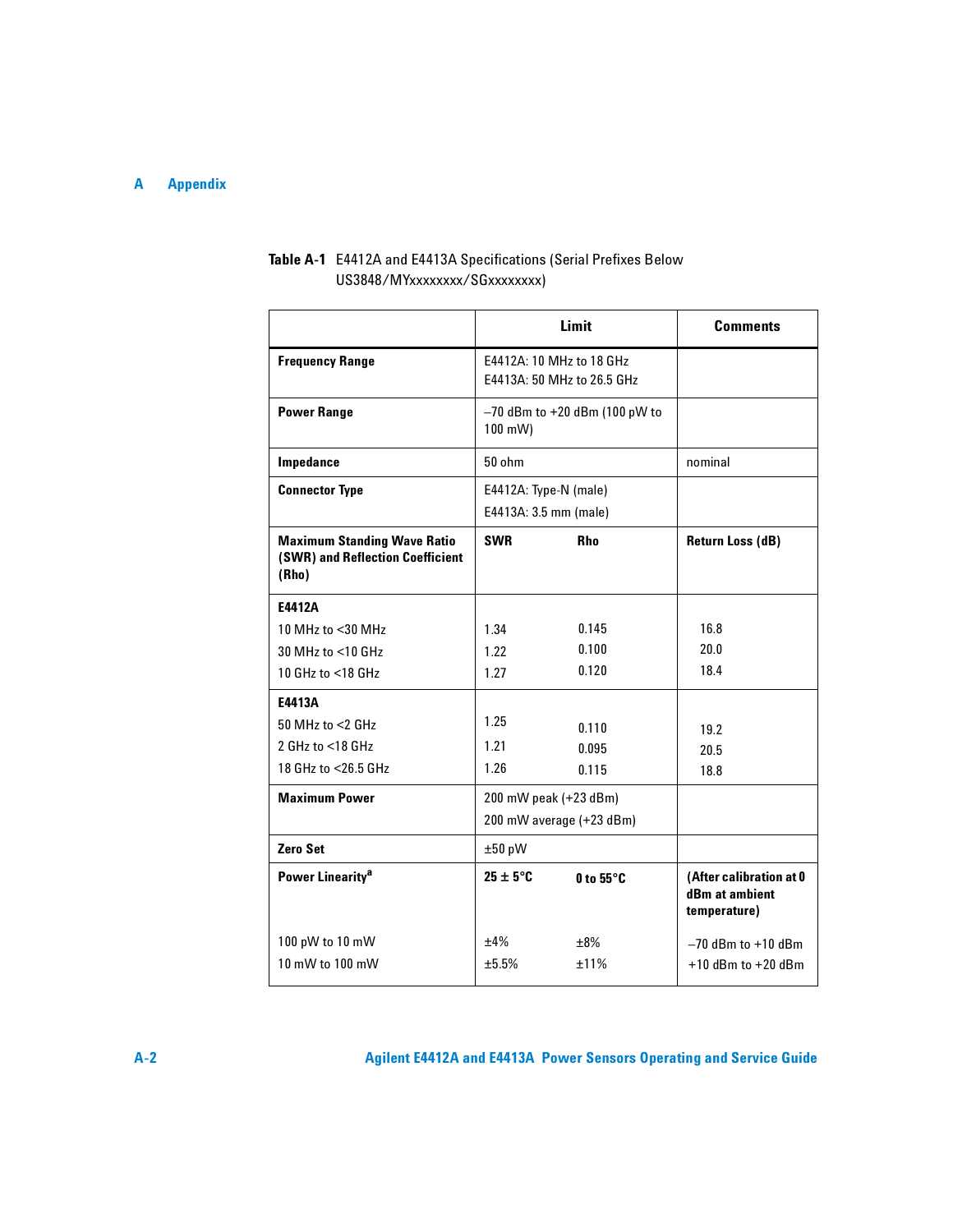## **Appendix A**

|                              | Limit                                                  | <b>Comments</b>      |
|------------------------------|--------------------------------------------------------|----------------------|
| <b>Operating Temperature</b> | 0 to $55^{\circ}$ C                                    |                      |
| <b>Net Weight</b>            |                                                        |                      |
| E4412A                       | $0.47$ kg $(1.04$ lb)                                  |                      |
| F4413A                       | $0.45$ kg $(1.00$ lb)                                  |                      |
| <b>Dimensions</b>            |                                                        |                      |
| E4412A                       | <b>Length:</b> 130 mm $(5.1 \text{ in})$               |                      |
| E4413A                       | <b>Length:</b> $102 \, \text{mm}$ $(4.0 \, \text{in})$ |                      |
|                              | <b>Width:</b> 38 mm (1.5 in)                           | Same for both models |
|                              | <b>Height:</b> 30 mm (1.2 in)                          | Same for both models |

a. Limits are in percent of power in Watts. See [Figure 2](#page-22-0) for relative power measurement.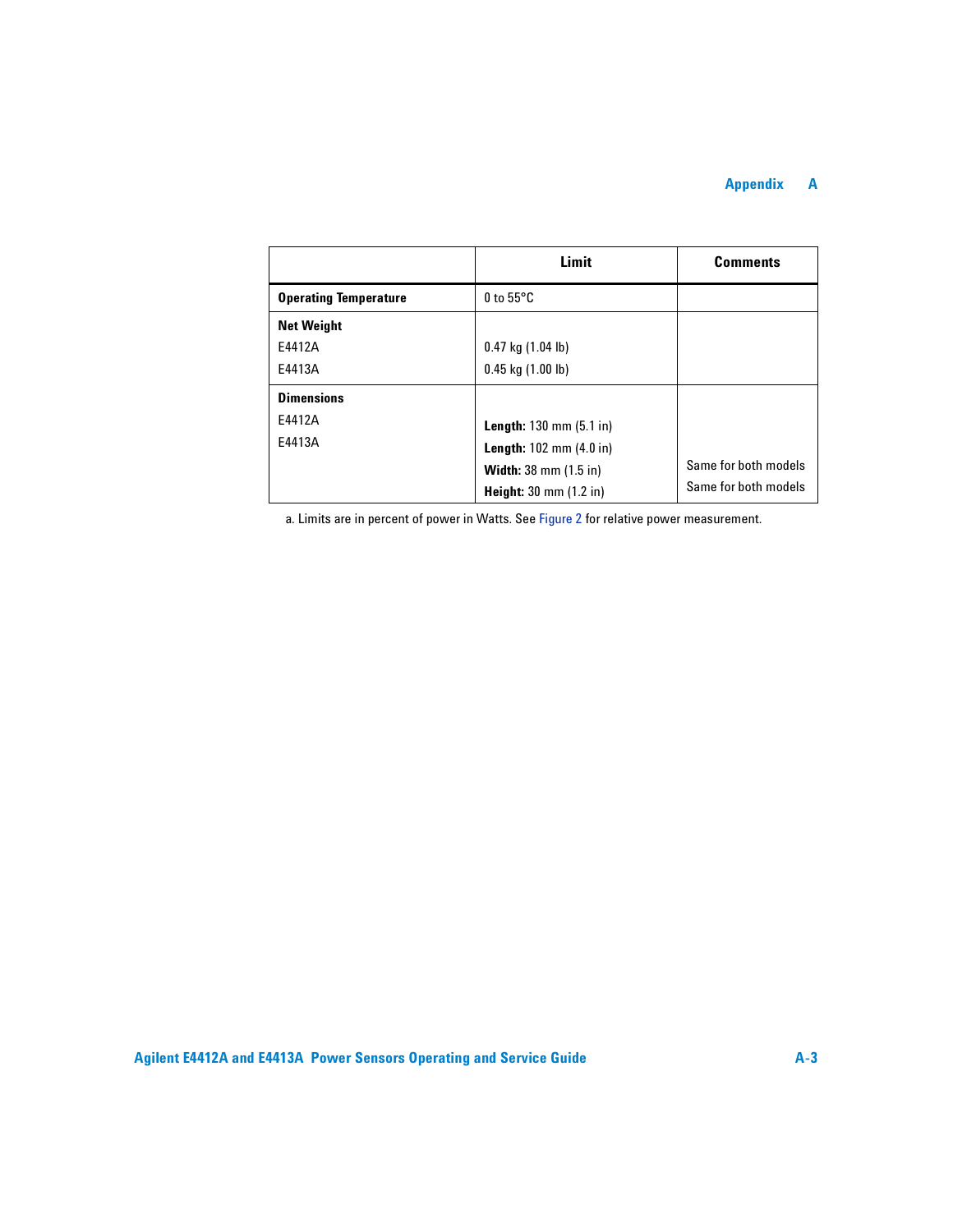## **A Appendix**

| <b>Frequency</b> | <b>Uncertainty</b><br>(%) |
|------------------|---------------------------|
| 10 MHz           | 2.7                       |
| <b>30 MHz</b>    | 2.7                       |
| 50 MHz           | Reference                 |
| 100 MHz          | 2.7                       |
| $1.0$ GHz        | 2.7                       |
| $2.0$ GHz        | 3.1                       |
| $4.0$ GHz        | 3.1                       |
| $6.0$ GHz        | 3.1                       |
| 8.0 GHz          | 3.1                       |
| 10.0 GHz         | 3.1                       |
| 11.0 GHz         | 3.1                       |
| 12.0 GHz         | 3.3                       |
| 14.0 GHz         | 3.3                       |
| 16.0 GHz         | 3.3                       |
| 18.0 GHz         | 3.3                       |

<span id="page-43-1"></span><span id="page-43-0"></span>

| Table A-2 E4412A Calibration Factor Uncertainty at 1 mW (0 dBm) (Serial Prefixes Below |
|----------------------------------------------------------------------------------------|
| US3848/MYxxxxxxxx/SGxxxxxxxx)                                                          |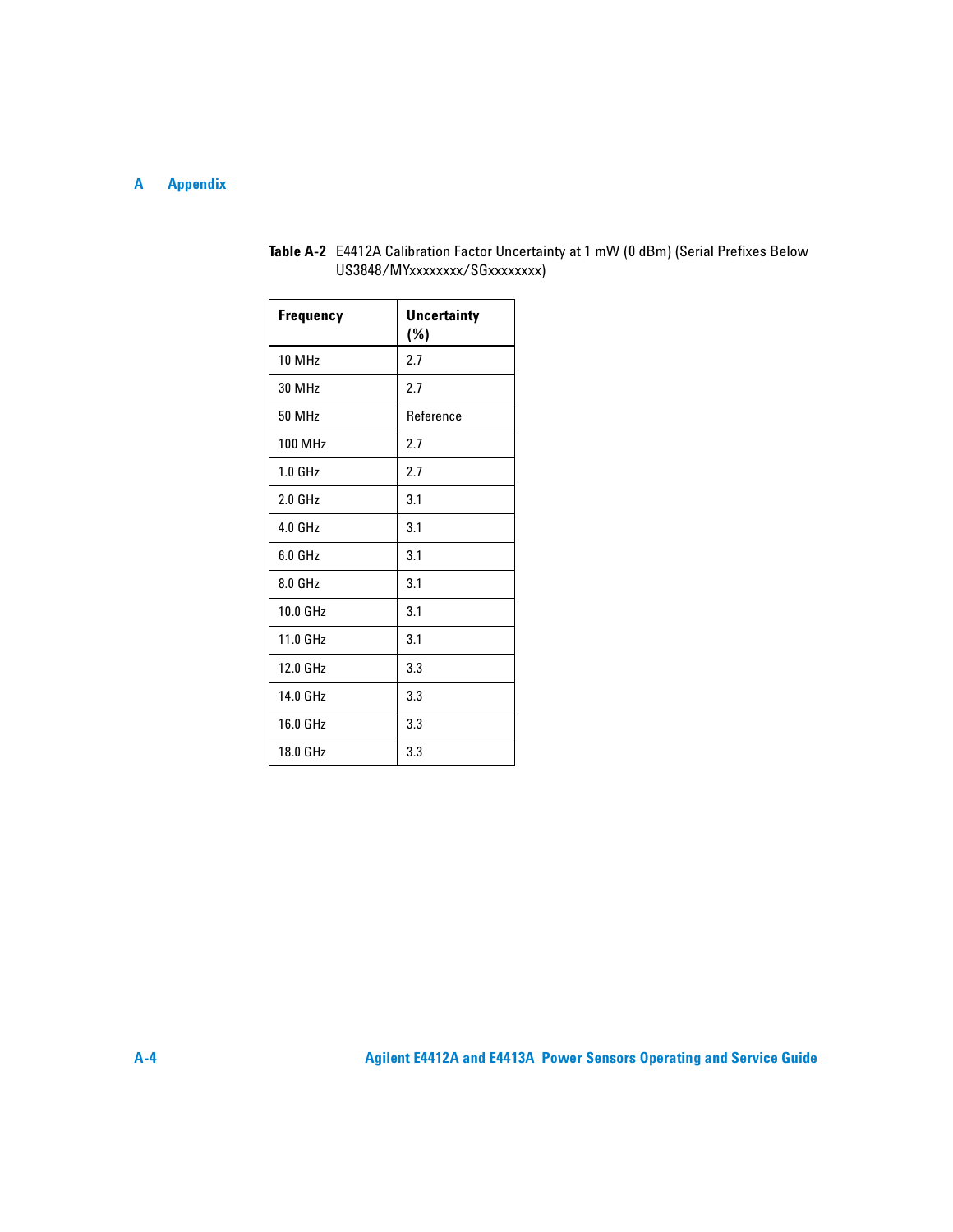**Appendix A**

| <b>Frequency</b> | <b>Uncertainty</b><br>(%) |
|------------------|---------------------------|
| <b>50 MHz</b>    | Reference                 |
| <b>100 MHz</b>   | 2.7                       |
| $1.0$ GHz        | 2.7                       |
| $2.0$ GHz        | 3.1                       |
| $4.0$ GHz        | 3.1                       |
| $6.0$ GHz        | 3.1                       |
| 8.0 GHz          | 3.1                       |
| 10.0 GHz         | 3.1                       |
| 12.0 GHz         | 3.3                       |
| 14.0 GHz         | 3.3                       |
| 16.0 GHz         | 3.3                       |
| 17.0 GHz         | 3.3                       |
| 18.0 GHz         | 3.5                       |
| 20.0 GHz         | 3.5                       |
| 22.0 GHz         | 3.5                       |
| 24.0 GHz         | 3.5                       |
| 26.0 GHz         | 3.5                       |
| 26.5 GHz         | 3.5                       |

<span id="page-44-1"></span><span id="page-44-0"></span>**Table A-3** E4413A Calibration factor Uncertainty at 1 mW (0 dBm) (Serial Prefixes Below US3848/MYxxxxxxx/SGxxxxxxxx)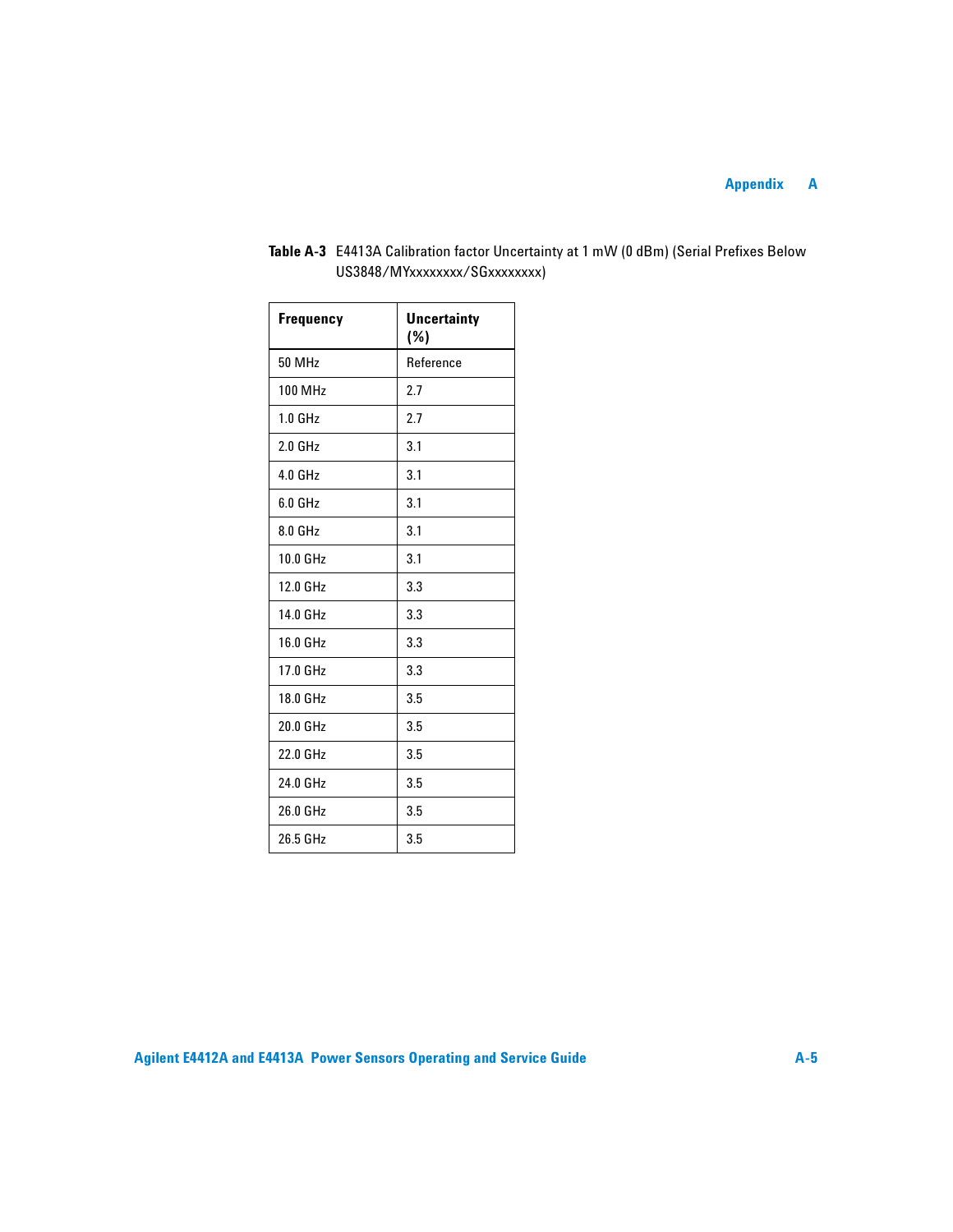**A Appendix**